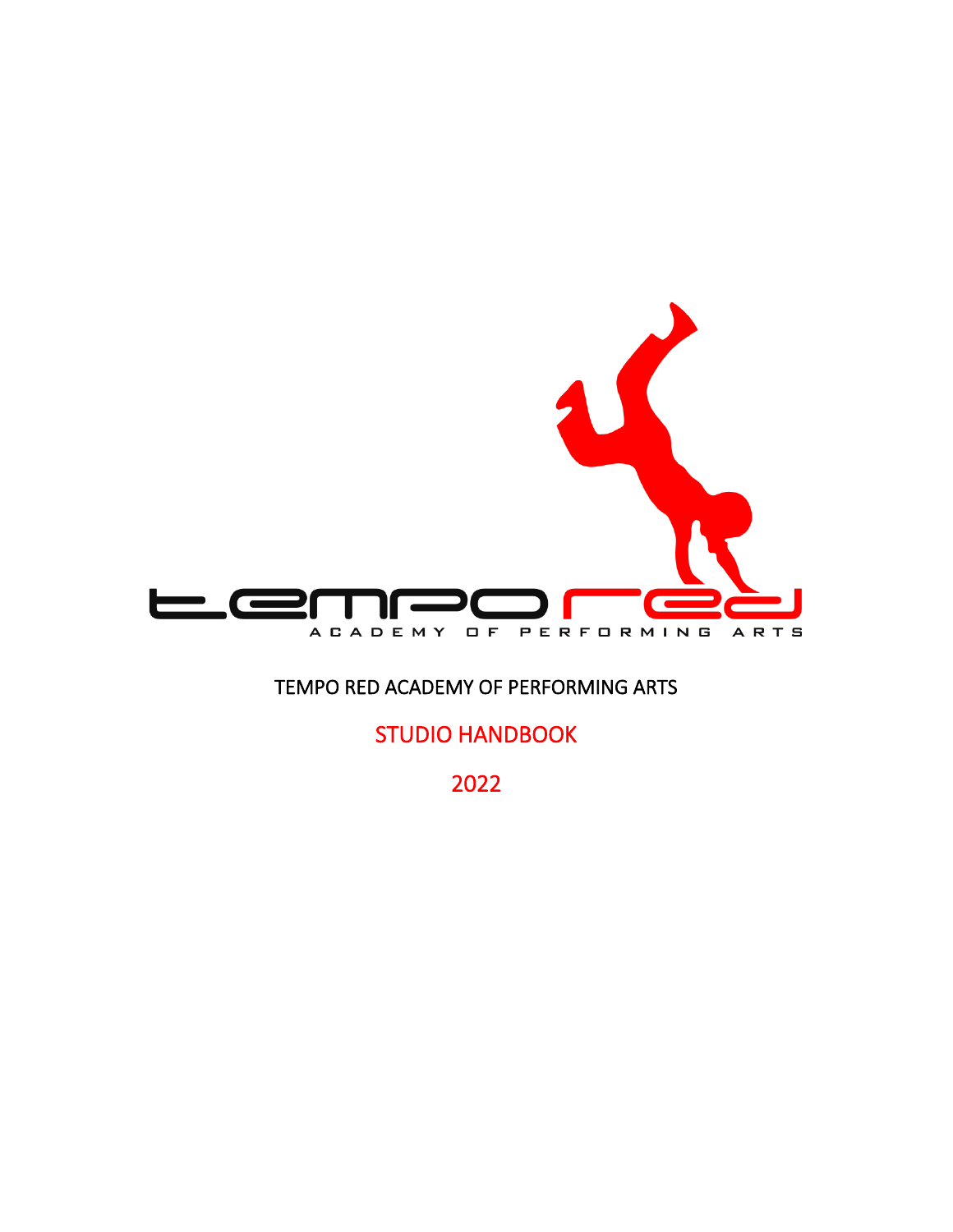# QUICK REFERENCE STUDIO INFORMATION

# CEO & Artistic Director: Diana Sakaris

Address: UNIT 12/122 Old Pittwater Rd, Brookvale NSW 2100 Office Number: 9907 4223

> Mobile: 0438 273 571 Email: info@tempored.com.au

Website:<https://www.tempored.com.au/>

Facebook: [www.facebook.com/temporedacademy](http://www.facebook.com/temporedacademy)

Instagram: @temporedacademy

Facebook: [www.facebook.com/babyballetbrookvale](http://www.facebook.com/babyballetbrookvale)

Instagram: @babyballetbrookvale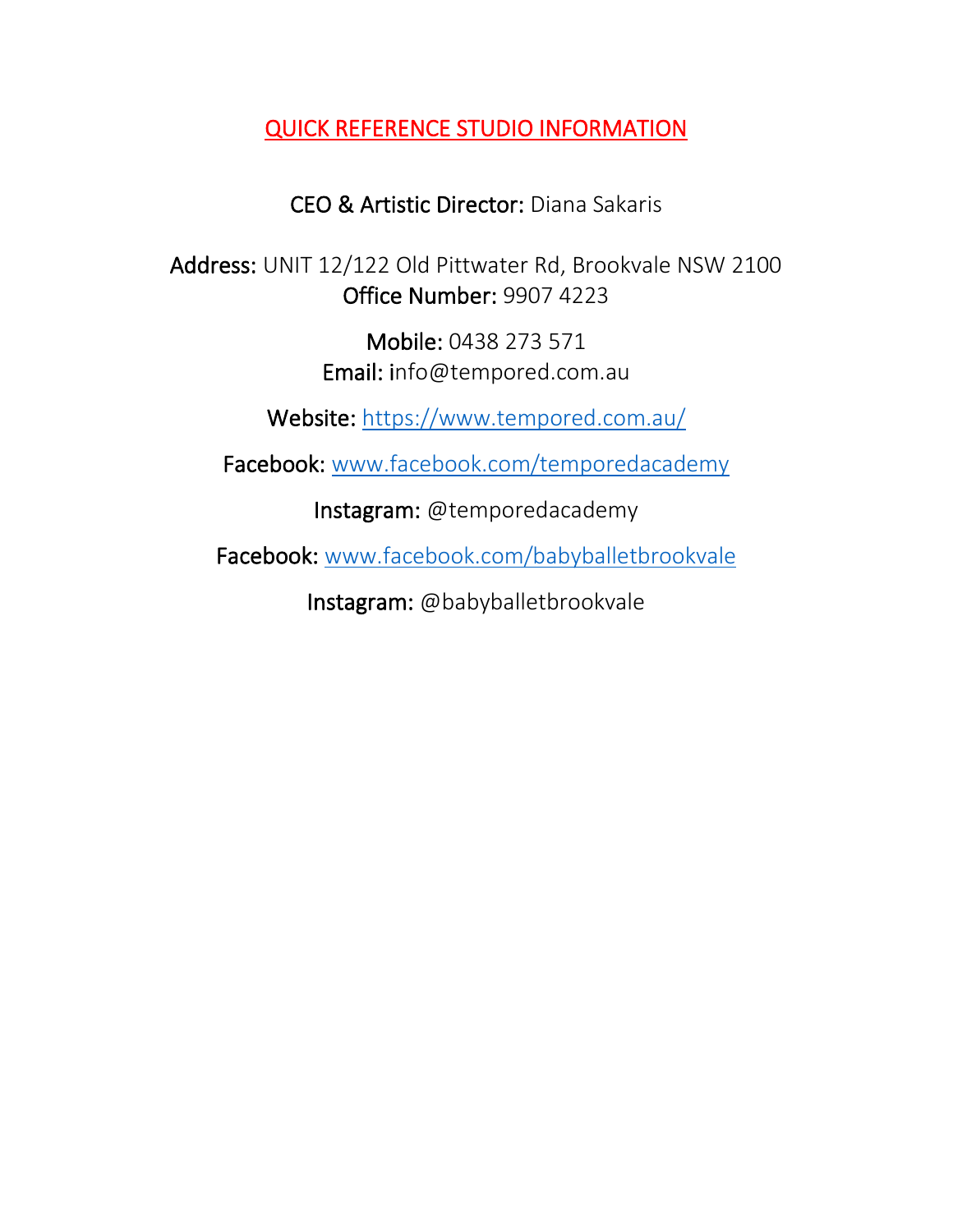# **Table of Contents**

# Contents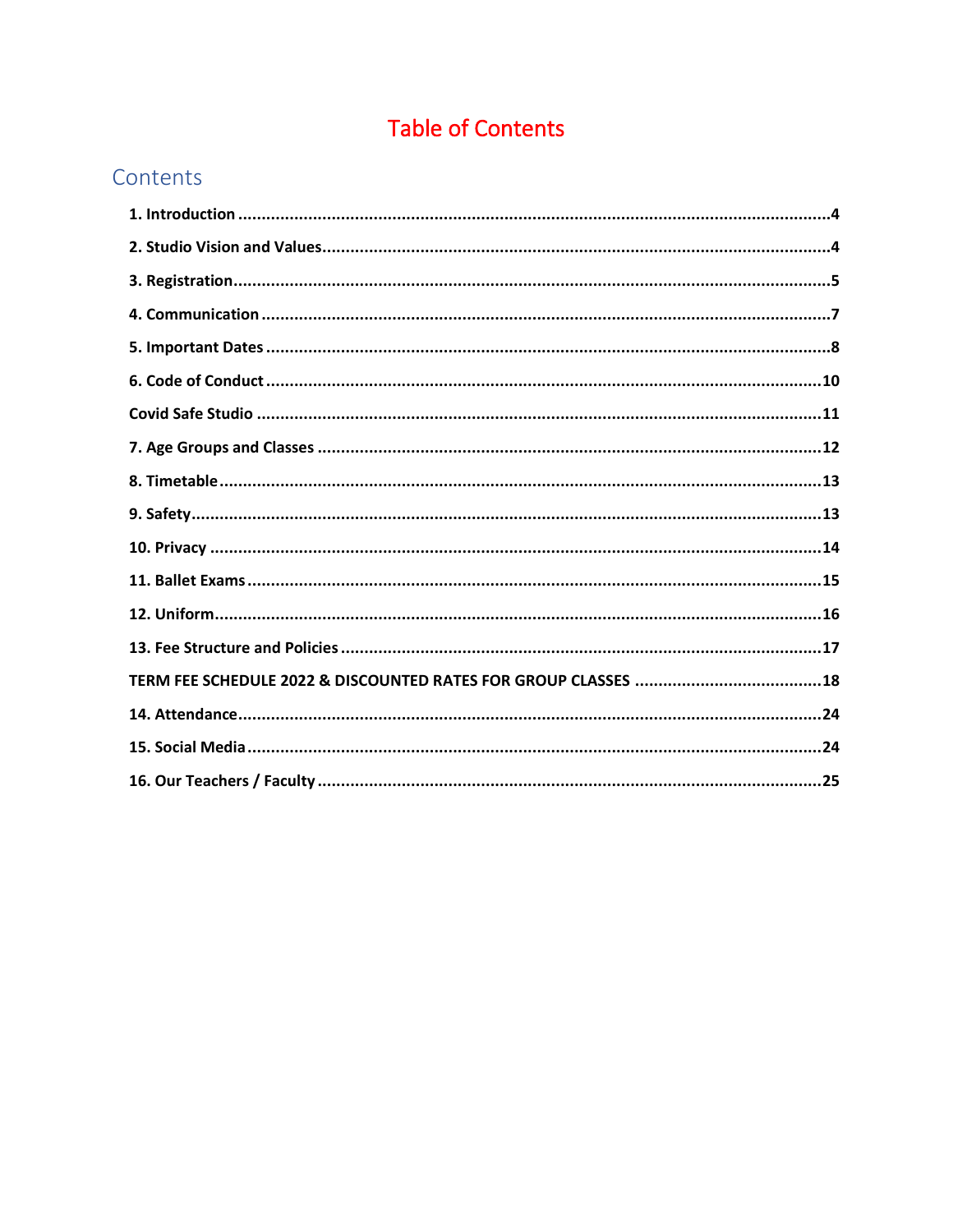# <span id="page-3-0"></span>1. Introduction

It is our absolute pleasure to warmly welcome you into our dance family at Tempo Red Academy of Performing Arts. Our team is thrilled to see many familiar faces return to the studio and even more excited to see some new faces join our community. We have created this one-stop handbook to hopefully shed some light on how things will run throughout the year as well as answer a lot of queries you may have before the year begins. Please take the time to read this information carefully and keep your handbook in a safe place to refer to as you need. Our friendly Director and staff are always here to help too and will happily answer any queries you may have. Nothing is too big or too small, we promise!  $\odot$ 

# <span id="page-3-1"></span>2. Studio Vision and Values

It is important to us at Tempo Red Academy of Performing Arts that all members of our team share our vision, our purpose and the philosophy that encompasses everything we do both in and outside of our classes. This vision is shared and demonstrated by the director, teachers and staff members at our studio, and it is the driving force behind every interaction with our students and their families.

Our vision reflects our belief that our dance environment is unique and positive, where students are surrounded by good values, discipline, and a large focus on empowering each individual child to be the best they can be! We encourage hard work, integrity and diversity, and a safe place for healthy selfexpression. We achieve this through providing the most dedicated and experienced teachers that nurture each student's unique talent and creativity and build confidence and a love of the performing arts.

Our teaching techniques and programs encourage our students to reach their fullest potential and support them as they grown artistically and holistically, into well-rounded individuals with a strong foundation in Performing Arts. At Tempo Red, we pride ourselves on developing the "complete" performer. We invest time into each individual student of the "Tempo Tribe" and help develop their skills as well as educate them for life.

We have a strong ethos on treating oneself and others with respect and a zero tolerance of bullying or any nastiness from students, parents, or staff. This creates a supportive and family vibe which results in a loving, happy, and positive energy flowing through the studios and building lifelong Friendships.

Our school strongly believes that success is not measured by a trophy. We work together to achieve our goals. We encourage students to not compare themselves to others, but to challenge their own individual abilities. We create an environment that is purely empowered by passion and where students can DARE TO BE DIFFERENT.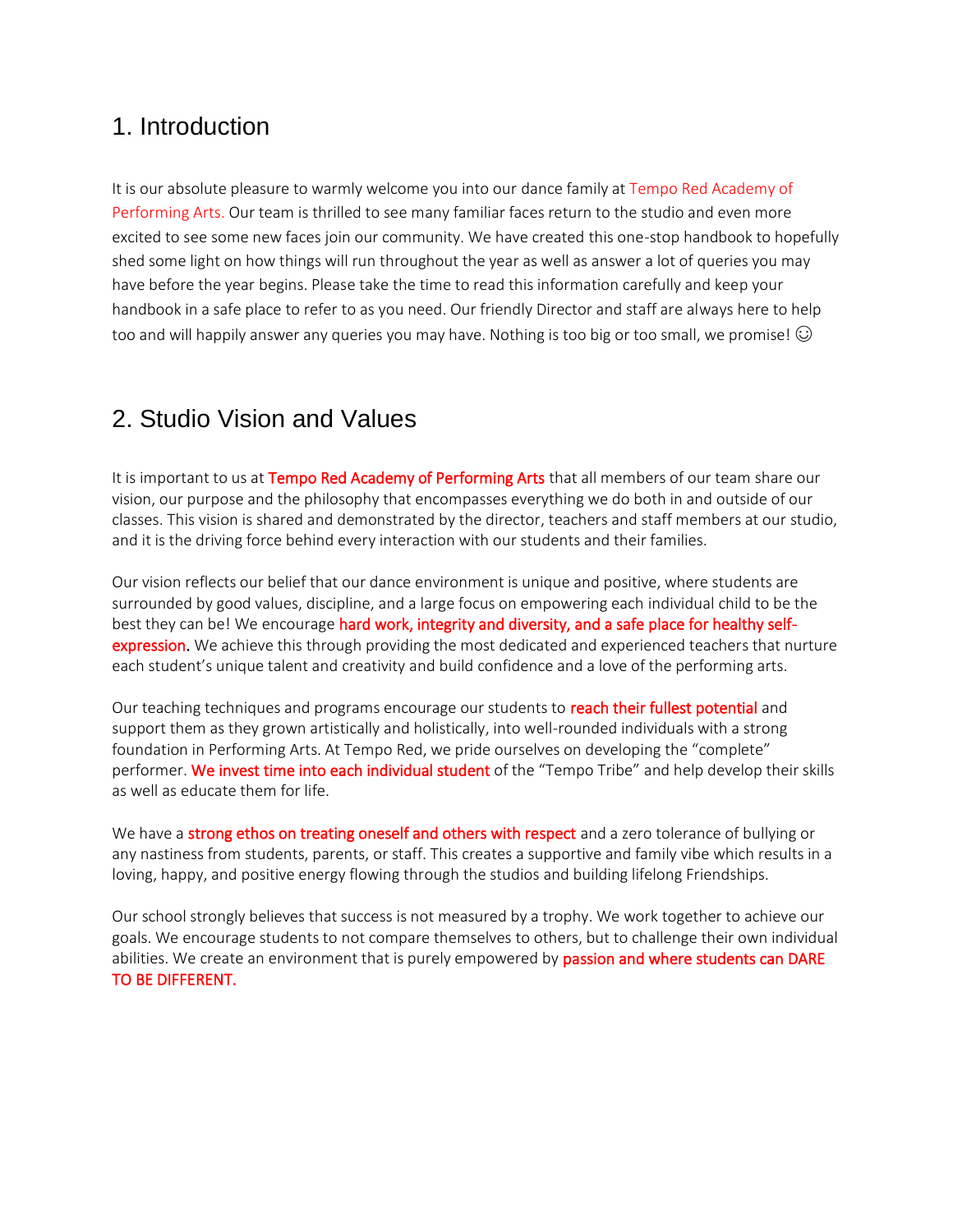# <span id="page-4-0"></span>3. Registration

Before lacing up those jazz shoes, it is important that all parents – whether returning or new – register in the classes that their children will be continuing or starting.

Continuing students: All parents will receive communication by e-mail towards the end of each term asking for confirmation of their child continuing all enrolled classes, and if they would like to add or change any class.

If you will not be changing anything for the following term, you do not need to do anything – the enrolments will automatically roll over and you will receive your invoice shortly.

If you would like to change any of your child(ren)'s enrolment(s), all you need to do is reply with the desired changes and we will take care of everything else.

### \*\* We ask all parents please inform us of any changes in contact details to enable this process

New students: please refer to methods of registration below – 1. Call or e-mail the studio directly with your enquiry [refer to contact details above]

### TRIAL BEFORE REGISTRATION

We encourage all our students and families to try a variety of dance styles and we are more than happy to accommodate trial classes for new and existing students who are wanting to try something a bit different, to find the perfect fit. Please contact us if you would like to try a new class and we will happily book you in for a trial class.

New students can trial as many classes as they would like with our 1-week Free trial pass available in Week 1 & 2 of each term. Trials at other times will cost \$10 per class.

 $\rightarrow$  New students wanting to register after their trial class can do so at the front desk by filling out our registration form or registering an account via our website online. An invoice will then be emailed for payment of your enrolled classes for the term.

Continuing students can trial any new class they would like to try in the FIRST WEEK of term  $\rightarrow$  If students wish to register in any of these trial classes, kindly send an e-mail through to our office (or let us know in person) and we will add the student to the class.

Take advantage of the DISCOUNTED FEE SCHEDULE at Tempo Red Academy of Performing Arts, where we offer DISCOUNTED prices for 2 or more classes if fees are PAID by the FIRST WEEK of each term.

All registered classes must be paid for before students attend their first class.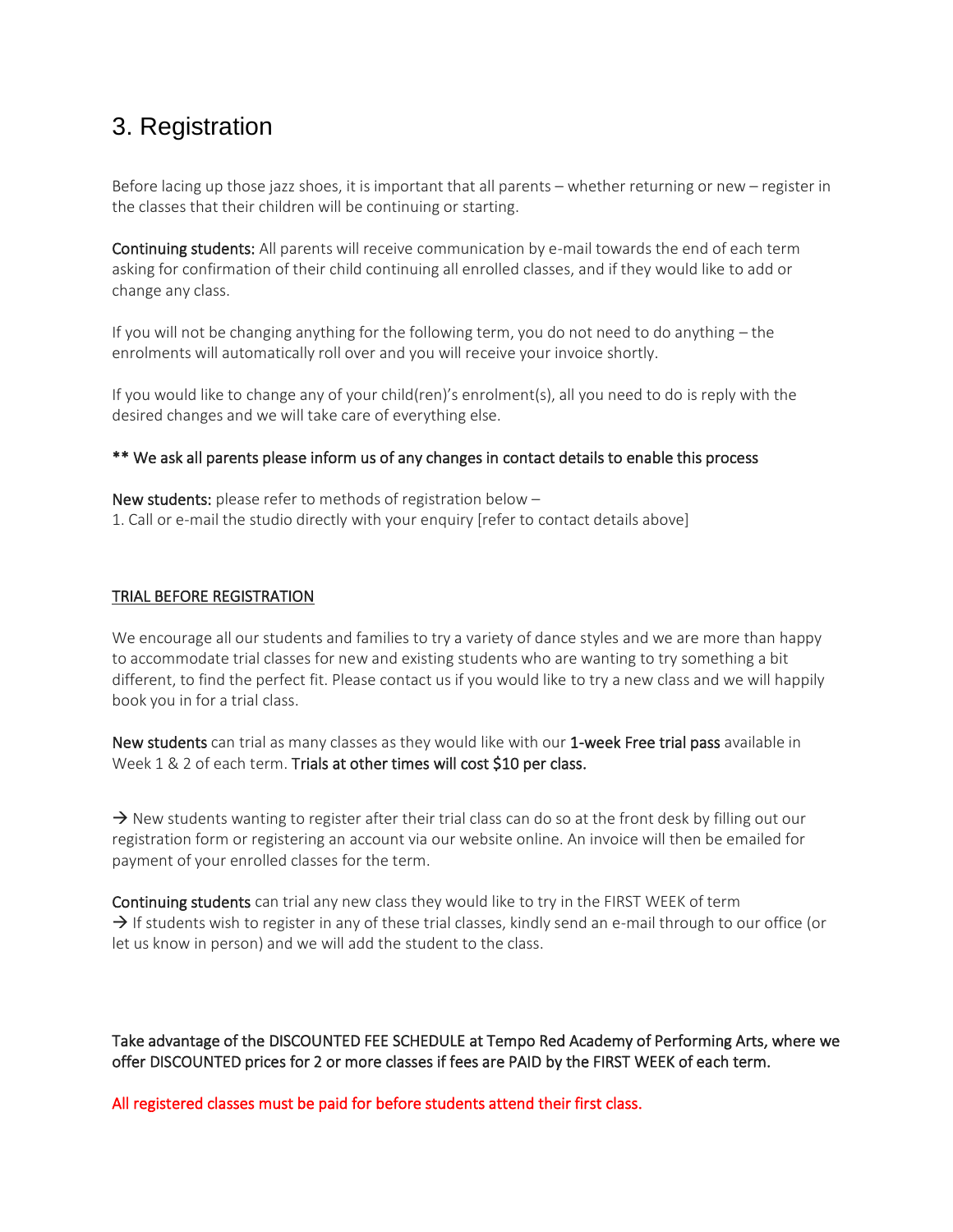# PAYMENT OPTIONS FOR TERM 1 2022

Payments can be made via our website and online system banking system. Please note that failure to pay your registration fees promptly may result in the student losing their place in the class.

# \*REMINDER our payment system will move to AUTO PAY IN TERM 2

# When signing a registration form to join the studios, you agree to the following conditions:

# Parent Release Form for Photography and Videography

I, the undersigned, give permission for Tempo Red Academy of Performing Arts to use video footage and / or photographs of my child(ren). This usage may include (but is not exclusive to) displaying publicly, distributing, or publishing, photographs, and/or video of my child for use in materials that include, but may not be limited to:

- printed materials (eg brochures and newsletters)
- online and offline advertising and promotion
- videos and digital images such for use on Social Media.

I acknowledge that I am giving unrestricted permission for my child's image to be used in print, video, and digital media. I agree that these images may be used by Tempo Red Academy of Performing Arts for a variety of purposes and that these images may be used without further notification. I do understand that any identifying information including surname and location will not be used in conjunction with any video or digital images.

# Health Information and Medical Release/Waiver Form

I acknowledge that participation in dance is potentially dangerous and there is an inherent risk of injury involved.

In allowing my child to participate in Tempo Red Academy activities, I hereby assume all the risks associated with the performing arts. I understand the importance of myself and my child following the instructions and rules set by their instructor/s, and I agree to release Tempo Red Academy and employees of all liability which may arise because of my child's participation in activities at Tempo Red Academy.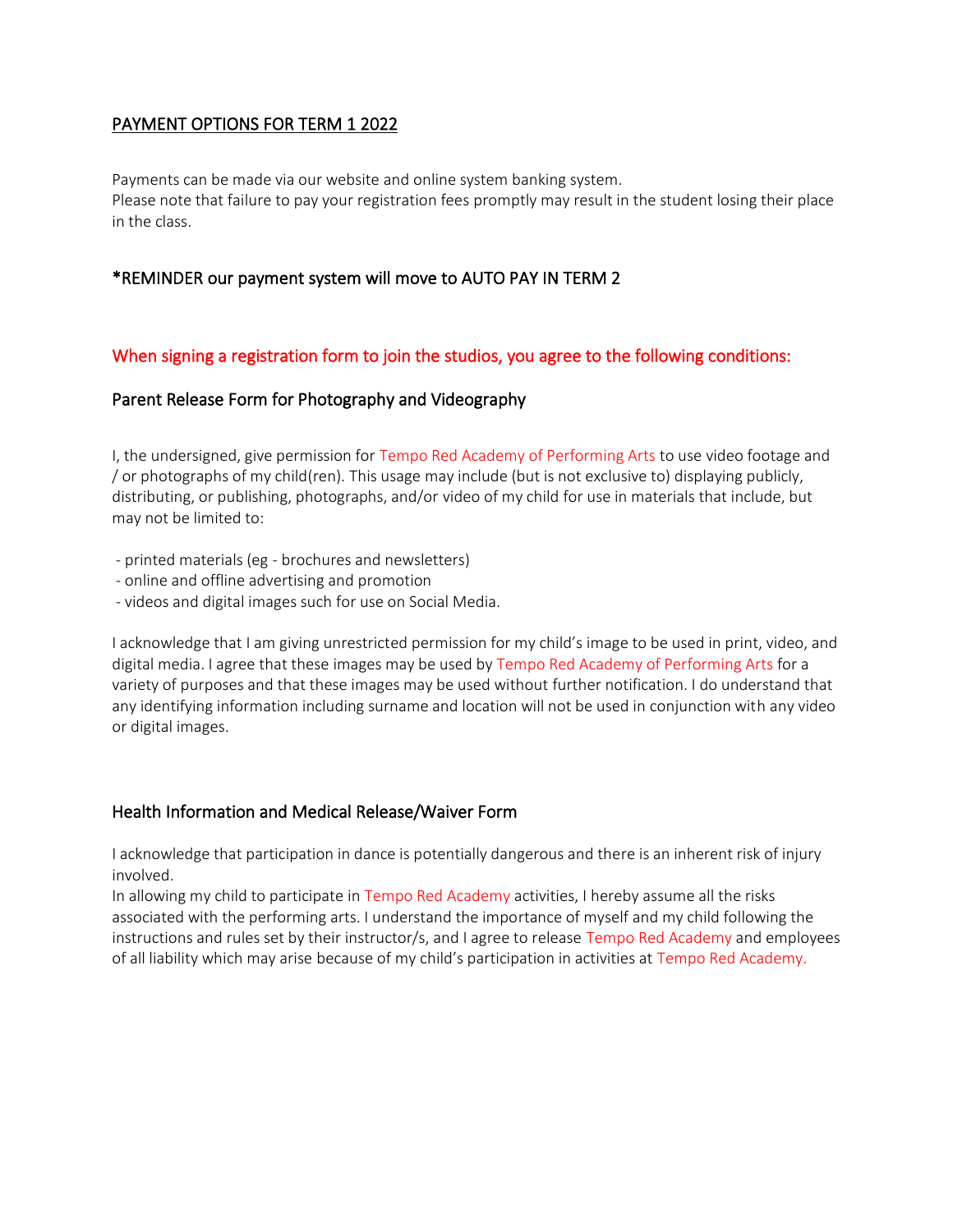# <span id="page-6-0"></span>4. Communication

By now you have probably noticed that we are BIG on communication here at Tempo Red Academy of Performing Arts. It is our promise to respond to all enquiries within 24-hours and we will never leave a query unanswered. Our friendly director, Diana Sakaris, can be contacted via mobile during office hours 9am -5pm on 0438 273 571.

Alternatively, please feel free to contact us at the studios on 9907 4223 between the hours of 3:30pm – 8:00pm on Monday – Friday; or 9:00am – 3:00pm on Saturday.

For convenience, our primary means of communication is via email. You will receive regular newsletters and important information via email so please ensure you have provided the studio with an up-to-date email address that is regularly checked. We are of course happy to include multiple email addresses per family if you would like your correspondence sent to numerous recipients.

# Don't forget to add our email address info@tempored.com.au to your contacts so we don't end up in the dreaded Spam folder!

In the infrequent case of urgent information (for example, unexpected class cancellations or performance changes), we will send an SMS and/or telephone to all families. So, for this reason, please make sure the mobile phone number you have provided to the studio is correct and up to date.

FACEBOOK & INSTAGRAM is a great way for us to keep in touch with many people at once, so we encourage all families to "like" and follow our Tempo Red Academy and Babyballet Brookvale Facebook and Instagram pages to keep up with our latest news and holiday workshops!

# TEMPO RED ACADEMY

<https://www.facebook.com/temporedacademy/>

Instagram: @temporedacademy

# BABYBALLET BROOKVALE

<https://www.facebook.com/babyballetbrookvale>

Instagram: @babyballetbrookvale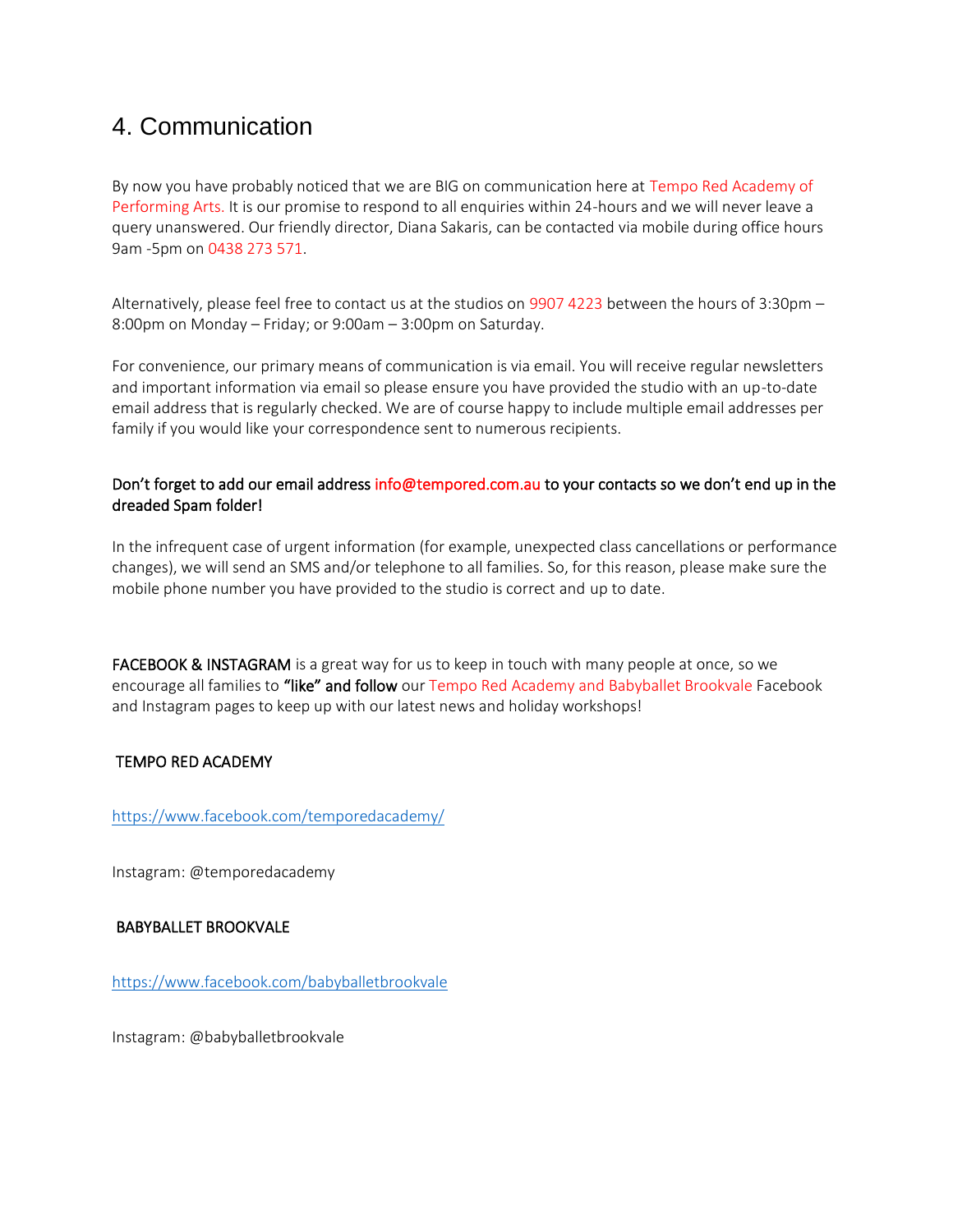# <span id="page-7-0"></span>5. Important Dates

We understand wholeheartedly how busy the lives and schedules of our dance families can get as the year rolls on, so we have tried to get all our important dates organised and ready for you so you can plan other commitments. Below we have listed some of our most important "Save the Dates" with more information (including times, costumes, requirements, etc.) to be communicated via email as we get closer to the events. If you know ahead of time that your family will be unable to attend these events due to planned holidays or existing commitments, please let the office know at your earliest convenience.

| TERM DATES 2022                     |               |  |  |
|-------------------------------------|---------------|--|--|
| Date                                | Event         |  |  |
| Monday 31 <sup>st</sup> January     | Term 1 starts |  |  |
| Saturday 9 <sup>th</sup> April      | Term 1 ends   |  |  |
| Tuesday 26 <sup>th</sup> April      | Term 2 starts |  |  |
| Saturday 2 <sup>nd</sup> July       | Term 2 ends   |  |  |
| Monday 18 <sup>th</sup> July        | Term 3 starts |  |  |
| Saturday 24 <sup>th</sup> September | Term 3 ends   |  |  |
| Monday 10 <sup>th</sup> October     | Term 4 starts |  |  |
| Saturday 17th December              | Term 4 ends   |  |  |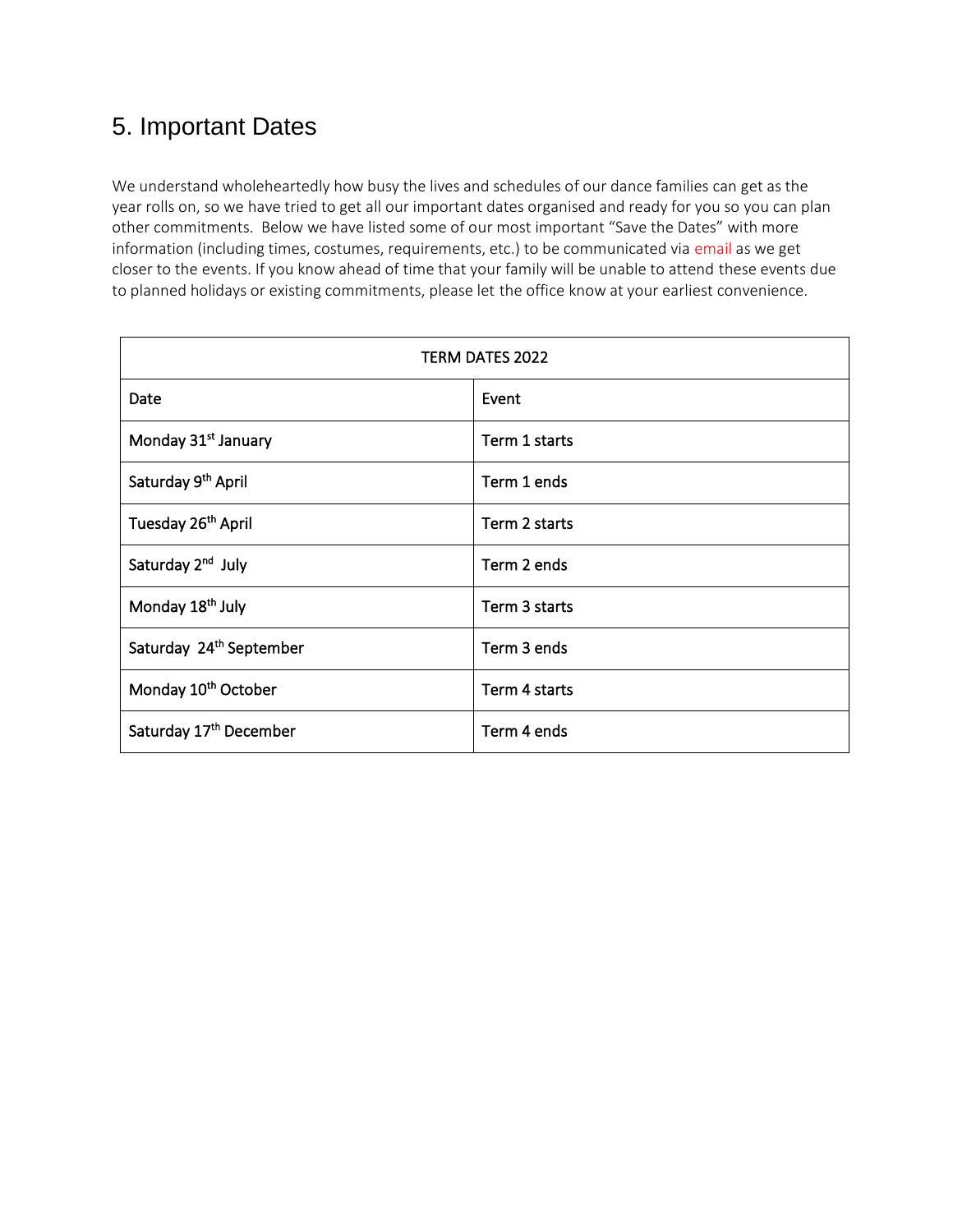| Date                                | Event                          | Description                                                                         | Who it involves                                                                                                                                                                                                                                                                                                                                                     |
|-------------------------------------|--------------------------------|-------------------------------------------------------------------------------------|---------------------------------------------------------------------------------------------------------------------------------------------------------------------------------------------------------------------------------------------------------------------------------------------------------------------------------------------------------------------|
| Friday<br>15 <sup>th</sup> April    | Good Friday                    | PUBLIC HOLIDAY - NO CLASSES                                                         | Everyone                                                                                                                                                                                                                                                                                                                                                            |
| Saturday<br>16 <sup>th</sup> April  | Easter<br>Saturday             | PUBLIC HOLIDAY - NO CLASSES                                                         | Everyone                                                                                                                                                                                                                                                                                                                                                            |
| Sunday<br>17 <sup>th</sup> April    | Easter Sunday                  | PUBLIC HOLIDAY - NO CLASSES                                                         | Everyone                                                                                                                                                                                                                                                                                                                                                            |
| Monday<br>18 <sup>th</sup> April    | Easter Monday                  | PUBLIC HOLIDAY - NO CLASSES                                                         | Everyone                                                                                                                                                                                                                                                                                                                                                            |
| Monday<br>25 <sup>th</sup> April    | ANZAC Day                      | PUBLIC HOLIDAY - NO CLASSES                                                         | Everyone                                                                                                                                                                                                                                                                                                                                                            |
| Monday<br>13 <sup>th</sup> June     | Queen's<br>Birthday            | PUBLIC HOLIDAY - NO CLASSES                                                         | Everyone                                                                                                                                                                                                                                                                                                                                                            |
| November Date<br><b>TBC</b>         | In studio Photo<br>Day         | The schedule and<br>requirements for the day will<br>be emailed closer to the date. | Everyone                                                                                                                                                                                                                                                                                                                                                            |
| Sunday 27 <sup>th</sup><br>November | End of Year<br>Concert<br>2022 | The schedule and<br>requirements for the day will<br>be emailed closer to the date. | All students are encouraged to<br>participate as it's such a highlight to<br>showcase their accomplishments<br>they have worked hard to achieve<br>in the year.<br>Tempo Red Concert at Star of the<br>Sea Theatre Manly<br>Sunday 27 <sup>th</sup> November (5years+)<br><b>Babyballet Concert</b><br>Sunday 27 <sup>th</sup> November<br>$(18$ months $-4$ years) |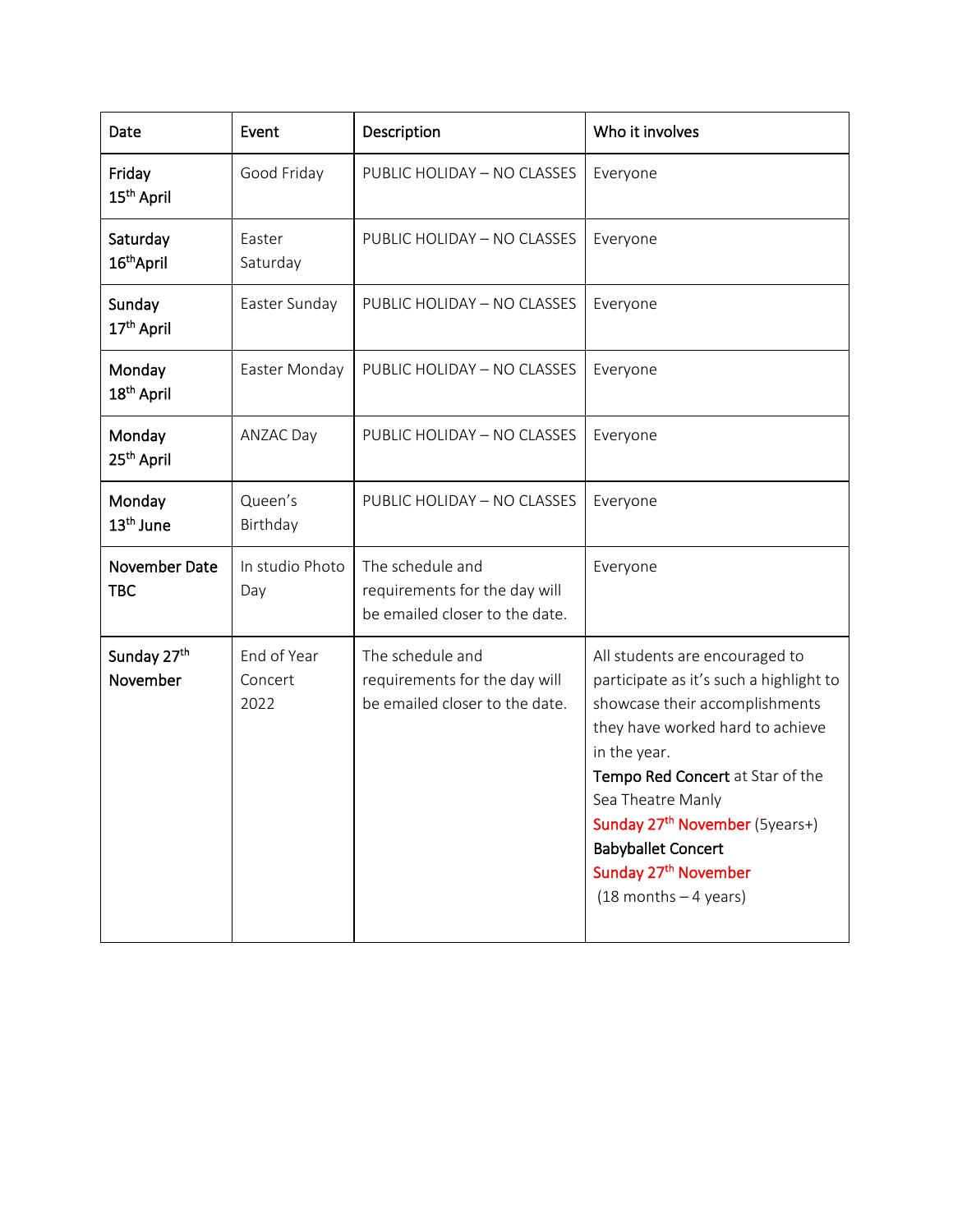# <span id="page-9-0"></span>6. Code of Conduct

To ensure the smooth, safe running of Tempo Red Academy and an enjoyable experience by all, below you will find our code of conduct. As always, we are open to feedback, so if any of the requirements outlined below are unclear or concerning, please give us a call to discuss further. Following a formal meeting, we do reserve the right to dismiss or take disciplinary action on any students or parents who breach our studio's code of conduct.

Families who do not comply with their fee or costume payment obligations may be charged a late fee, and/or excluded from performances. Costume expenses are the responsibility of the parent, and costumes will not be issued to students with unpaid class fees.

No classes (including private lessons) or teachers are to be disturbed unless it is an emergency. Parents are not to approach teachers or students during class and if messages or food/drink/medication needs to be passed on to a student, it must be done through a Tempo Red Academy staff member.

We are unable to take responsibility for our students before or after their scheduled classes and it is the responsibility of the parent to ensure their child is picked up and dropped off on time. In the case of an emergency or unavoidable delay, please contact the studio immediately to inform us of the situation so we can keep your child calm and safe until they can be collected.

Any general questions or issues must go through the director or Studio coordinator on staff. However, parents and students are permitted to contact Tempo Red Academy teachers directly via phone, in person, or via email / social networking if these arrangements have been previously organised – only such as to communicate about private lessons/eisteddfod performances etc.

In the case of a parent or student showing disrespect to any parent, staff member or student, a meeting will be called immediately, and dismissal may be considered at the discretion of the director. Any student's behaviour that impacts other students' enjoyment of classes will not be tolerated, a meeting will be called immediately, and dismissal may be considered at the discretion of the director. Physical, mental, emotional, or cyber bullying by parents, staff or students will not be tolerated and may result in dismissal from the studio.

Tempo Red Academy takes no responsibility for any stolen or misplaced property on the studio premises and we encourage our families to avoid bringing valuable items into the studio where possible. Please also ensure all items are labelled and communicate with your child the importance of keeping track of these and collecting all possessions at the end of classes.

Only private lesson students are permitted to enter solo competitions and it must be with the permission of the director, teacher, and choreographer.

Tempo Red Academy management reserves the right to change teachers or timetabling when necessary at any time throughout the year.

Choreography, costuming and studio policies remain the intellectual property of Tempo Red Academy and may not be reproduced or sold by any students, parents or staff without permission of the principal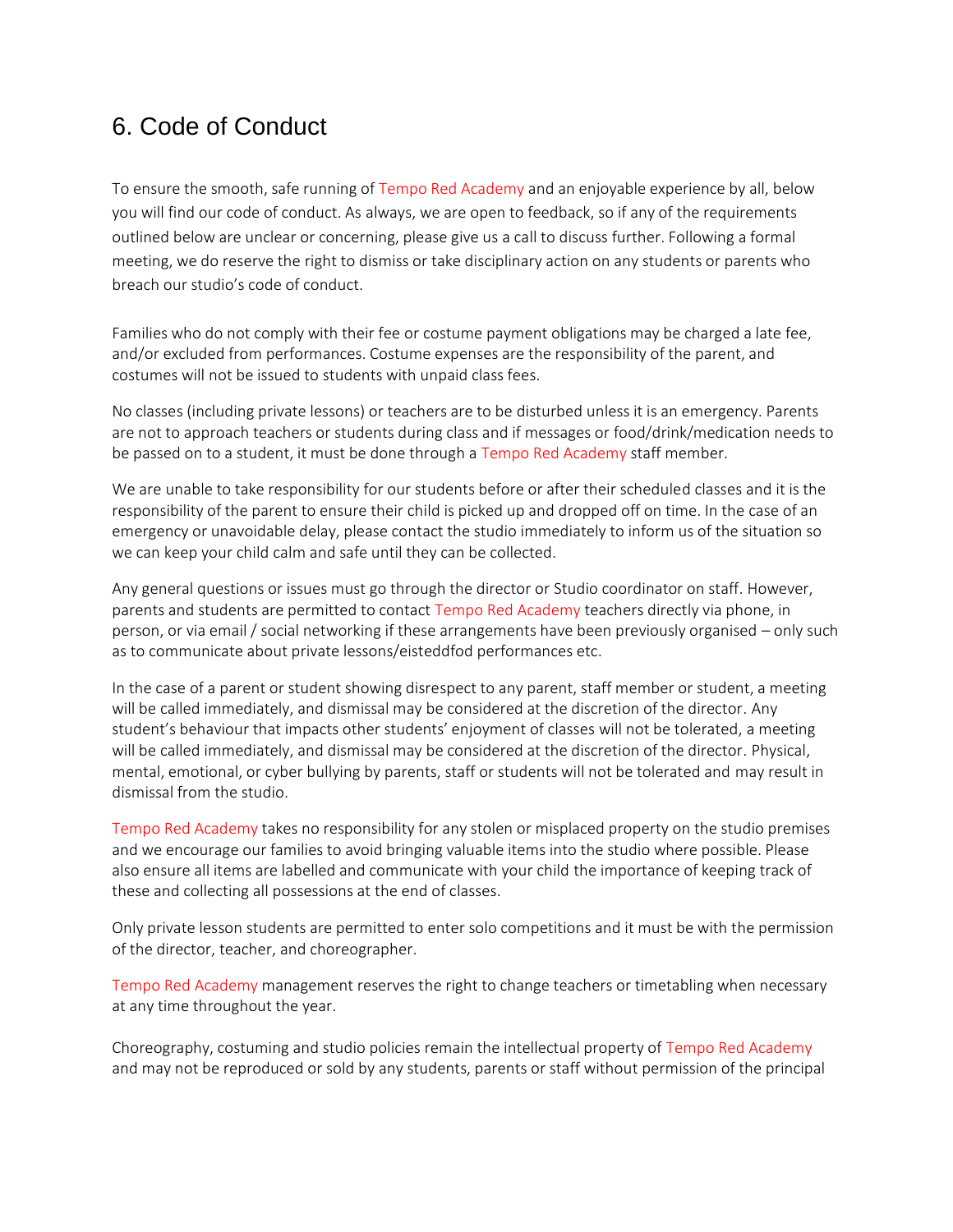# <span id="page-10-0"></span>Covid Safe Studio

# TEMPO RED is a registered COVID SAFE STUDIO

Please carefully read our new policies under our Covid Safe studio set up and guidelines that all students families and visitors must adhere to.

# COVID SAFETY MEASURES

# PICK UP & DROP OFF ZONES ONLY

Tempo Red will remain to be a PICKUP and DROP OFF zone only to minimise any spread of Covid 19

Only exception is for our babyballet and preschool aged students 6 months  $-4y$  ears that can be accompanied by one parent only in the studio for the duration of their class or during holiday workshops if they need a parent nearby.

- All other Parents will not be able to enter the premises and must drop their children off at the front door.
- Before every class, our teachers will be required to ensure students are hand sanitize before entering the studio and again after leaving to avoid cross infection. While also ensuring that all children have washed/ SANITISED their hands before, between classes and when leaving the studio. Also ensuring they seem fit for dance.
- All studio floors have been marked out with tape following the guidelines of social distancing when they have been enforced and we must follow. This will always ensure the safety of our students whilst dancing in the studios as well as help our younger students adjust to their new dance space.
- After class children will be required to sanitize their hands on leaving the studio. If children do have another class, they will be required to sanitize again before they enter their next class as well.
- All studios will be wiped down and cleaned before and after every class.
- Please do not send your child if they are sick, have a runny nose or cough as we will not allow them into the studio.
- Any child showing signs or expresses that they are not feeling well, will have their temperature taken and parents will be called to collect them.

Our goal is to continue to provide our high standard of programs in our safe and secure premises, while maintaining and adhering to strict COVID-19 guidelines.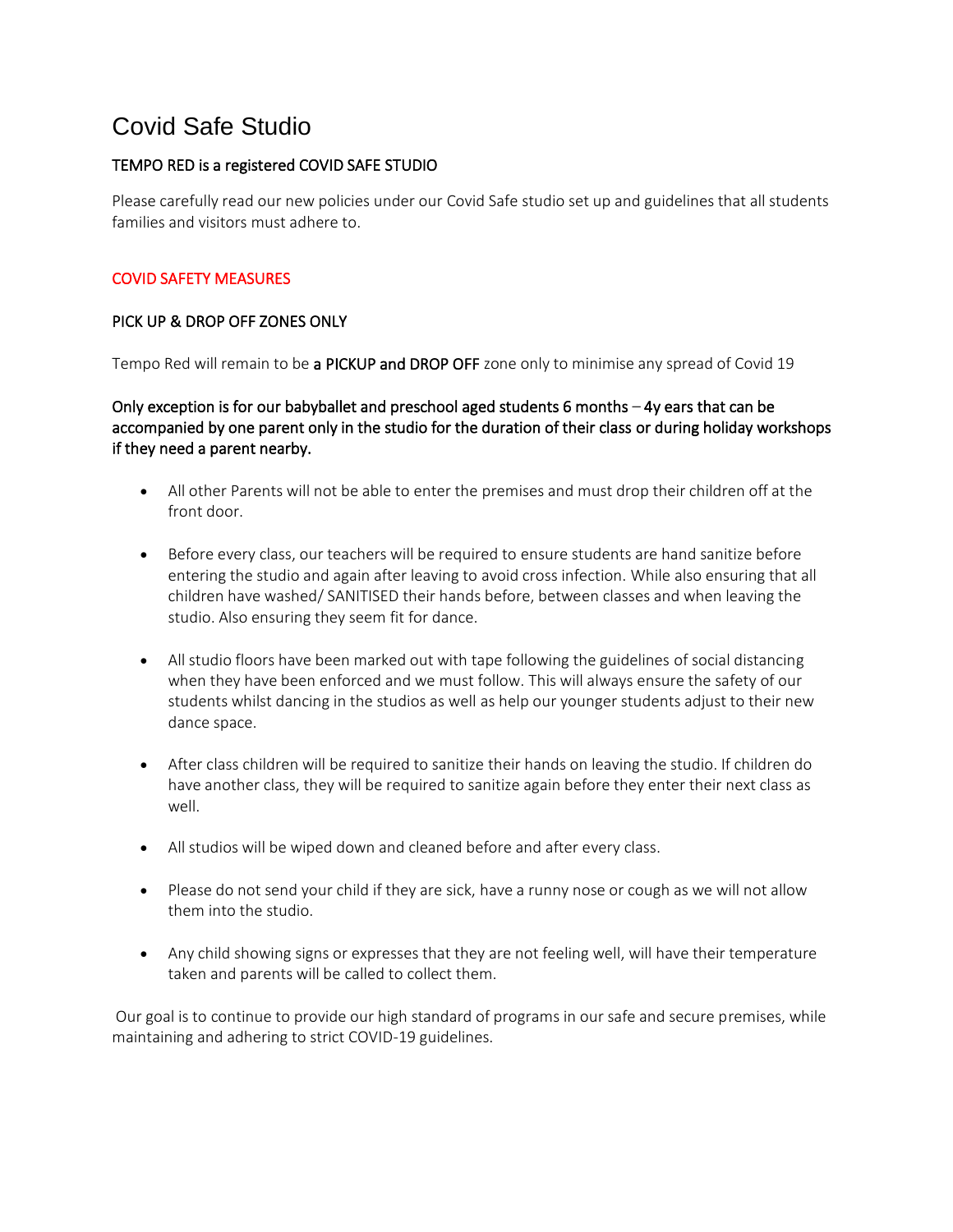# <span id="page-11-0"></span>7. Age Groups and Classes

### *Preschool Classes*

Babyballet is an introduction to ballet for little ones, using creative and fun songs, dances and props. This class may involve (but is not limited to) learning basics of ballet such as plies and feet/arm positions, skipping, using bears and other props, progressions across the room and turns, all while developing balance skills, motor skills, and hand-eye coordination, learning discipline and making friends. This class is suitable for both boys and girls who are having so much fun that they do not even realise that they are learning the fundamentals of ballet technique along the way.

Tinies is a great class for our 18 months to 3-year-olds and teaches the very basics, with parents encouraged to transition their children into the new environment.

Our Movers and Tap classes are for our older pre-schoolers (3 - 4-years ).

They expand on the techniques learnt in Tinies we have extended their learning at this stage by providing atap component to the program that teaches them about counting rhythm and beats as well as focusing on coordination and balance. Once our Movers turn 4.5 -5 years they can then transition easily into our Pre Primary Ballet program that continues their skills in ballet through the Royal Academy of Dance Syllabus (R.A.D Ballet) as well as being able to join our after-school Petites programs that offer many of our other genres like Jazz tap lyrical, Circus and more!

# *Primary/middle-school/high-school classes*

We offer ballet, jazz, contemporary, lyrical, musical theatre, drama/on camera, conditioning, Tap, hiphop, singing, acrobatics classes and Circus Classes. Please refer to our website www.tempored.com.au for a full description of each class.

### TEMPO RED YOUTH COMPANY PROGRAMS

### *TEMPO RED JUNIOR DEVELOPMENT PROGRAM 5+ years*

*This is for the student who would like more technique training in a variety of styles and have more performance opportunities and has a strong interest in performing on stage or in film projects. \*Must be enrolled in ballet* 

# *TEMPO RED YOUTH COMPANY EXTENTION PROGRAM*

This is for the more serious and advanced student wanting to take their dancing or singing to the next level.

Students must audition to be part of the Tempo Red Youth Company Program.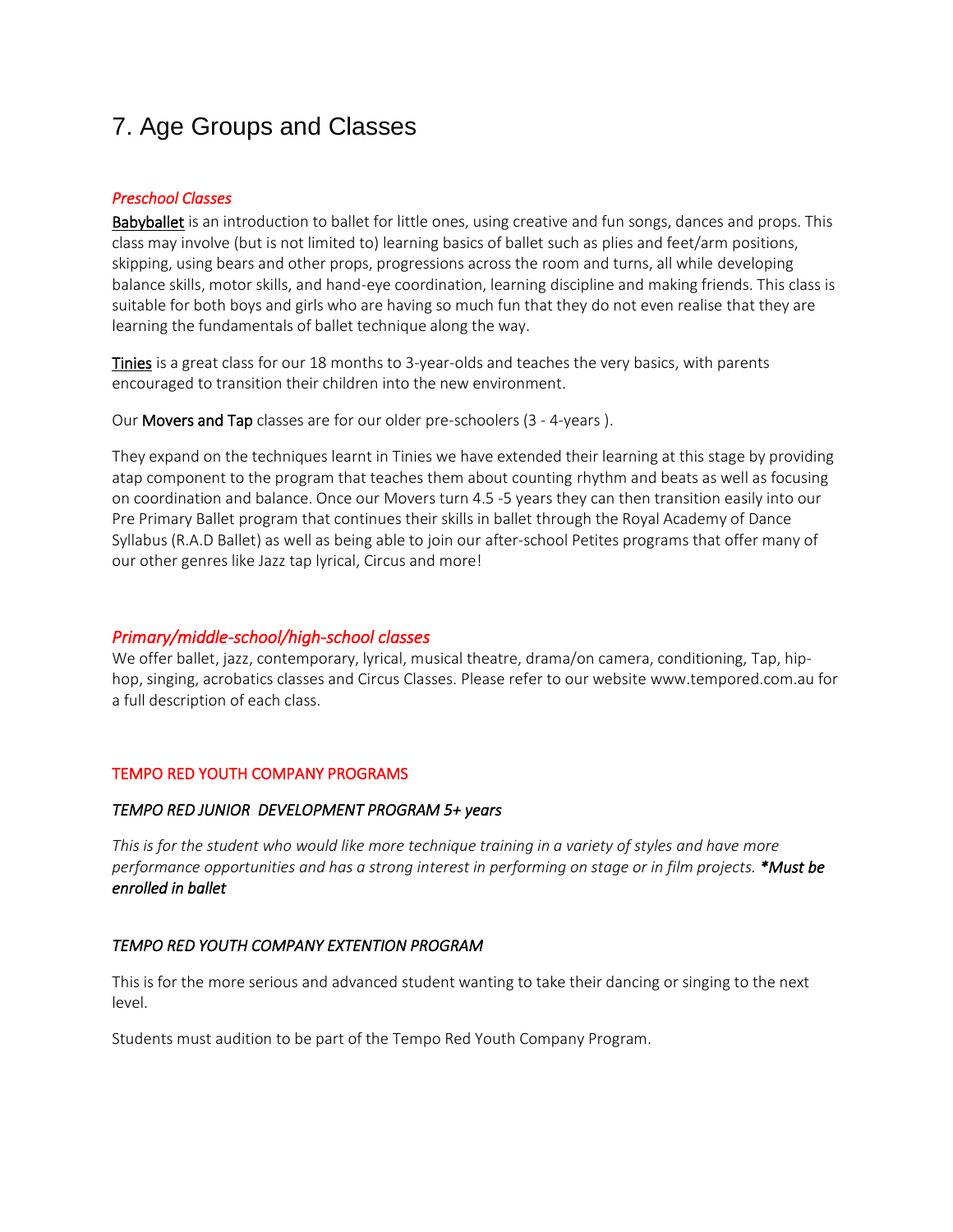# <span id="page-12-0"></span>8. Timetable

Timetabling our classes is a huge task and we take all care to ensure that children are given classes at an age-appropriate time without long hours that may lead to fatigue or disrupt home / school life. You will find our full timetable for 2022 for both regular Tempo Red Academy classes, Youth Company classes and babyballet classes on our website [www.tempored.com.au](http://www.tempored.com.au/) under CLASSES

# <span id="page-12-1"></span>9. Safety

With the safety of our families a number one priority, Tempo Red Academy is very serious about upholding Child Protection laws and policies within the studio as well as at public performances and in the online arena (website and social media).

As part of your registration, you will have read and signed a media waiver allowing us to proudly use images and video footage of your student for advertising and promotional purposes. Should you have any concerns whatsoever with signing this declaration, please see our office staff or director who will happily assist you.

We have several viewing windows within the studio rehearsal space which currently can be utilised by only one parent or family members of our preschool age students or new trials from the comfort of our waiting area but must always wear a mask. All our teachers and staff members have undergone official checks allowing them to work with children. While we encourage parents to use these windows to view their children's classes whenever they like; we do emphasise that this can be distracting, and to please keep it to a minimum where possible.

The directors and staff at Tempo Red Academy are educated in the negative impact of inappropriate music and costume selection when it comes to performing dance routines and are wholeheartedly committed to ensuring children in all our dance routines are not subjected to any inappropriate songs or costuming.

As outlined earlier in this document, Tempo Red Academy takes no responsibility for any stolen or misplaced property on the studio premises, and we encourage our families to avoid bringing valuable items into the studio where possible; and to label all items.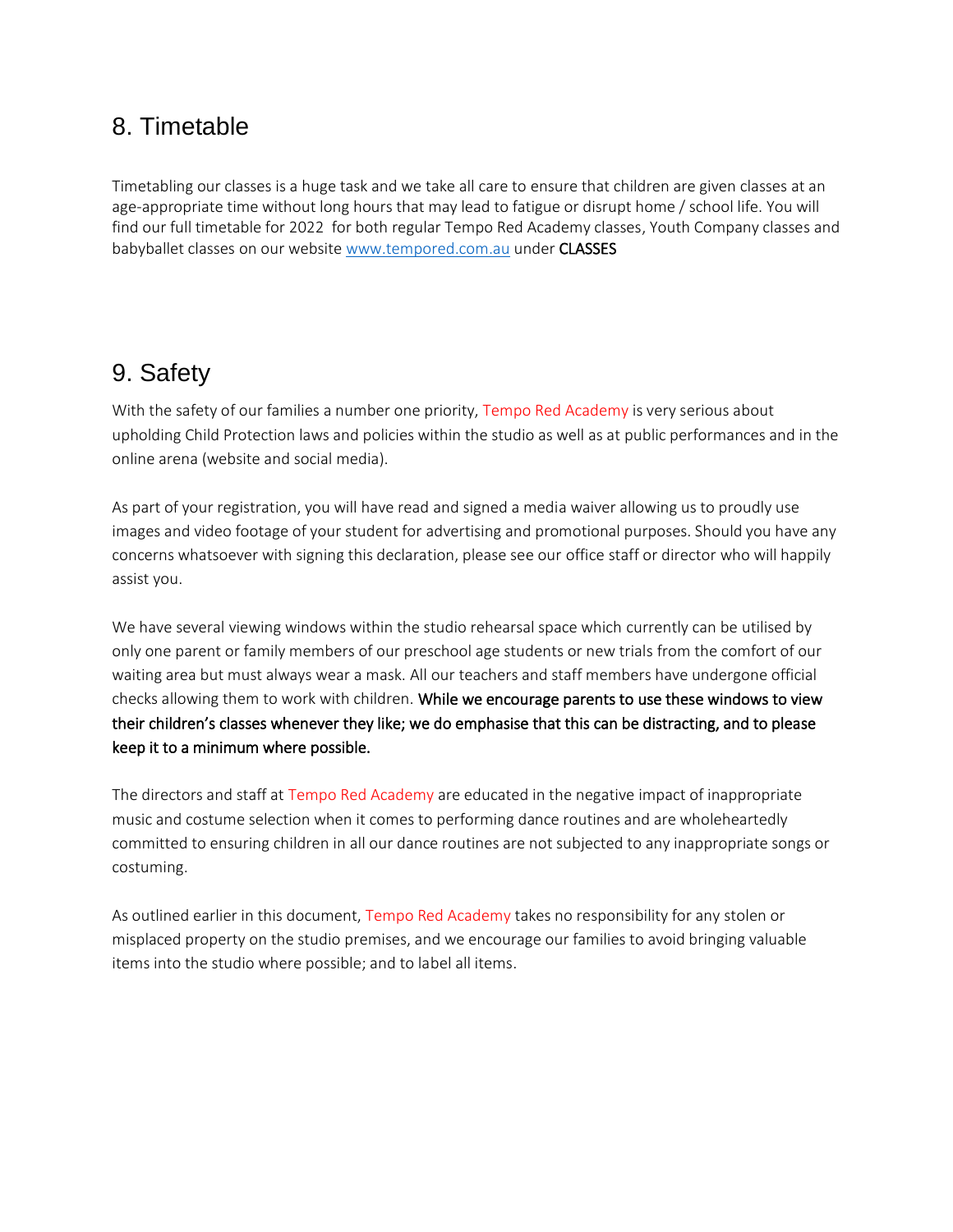# <span id="page-13-0"></span>10. Privacy

When you engage in our services at Tempo Red Academy, the information we may collect from you and/or your child includes name, address, telephone numbers, email addresses and perhaps medical information. Our online registration includes details of the services we provide to you as well as information about our terms and conditions, enrolment policies and privacy statements, and term fee/payment policies. We only collect information directly from our students or their parent/guardians primarily for providing services to you and to administer and manage invoicing and fee collection.

We will never sell or pass on any of your information to third parties unless required by government authorities. Any information passed on will be done so with appropriate privacy and confidentiality protection.

Information is stored securely in paper and electronic form and is accessible only by authorised Tempo Red Academy staff.

If you would like to know what information we hold about you or wish to update the information, or if you wish to be removed from all further direct marketing communications, please contact our office on 9907 4223 or 0438273571.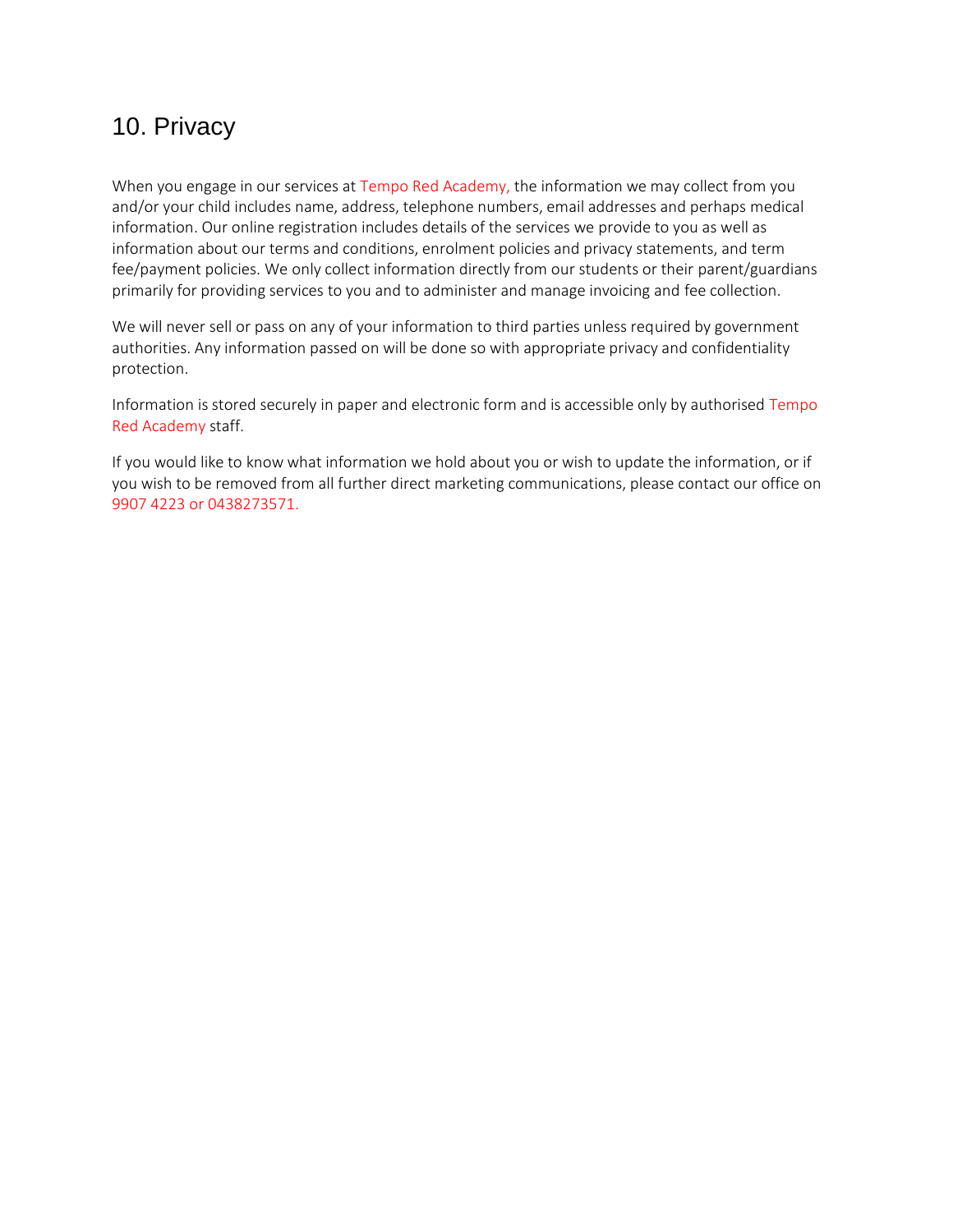# <span id="page-14-0"></span>11. Ballet Exams

As a studio who values the growth and commitment of our dancers from all ages, it's our pleasure to offer exams to students in Ballet as a part of the RAD (Royal Academy of Dancing) program. Exact dates will be confirmed at a later date via e-mail. We encourage all students who attend 2 ballet classes per week (required at Tempo Red) to attempt their exams.

While exams are not compulsory, our syllabus/program for RAD is the most highly recognised ballet syllabus worldwide. If your child is considering continuing to dance vocationally as they grow older, we strongly recommend completing your RAD exams annually and Ballet becomes a prerequisite for other genres of dance.

On a side note, our vast experience shows that formal exams present a unique opportunity for the children to display and take pride in how hard they work and are able to progress in their classes. Our exam students always find their exam experience to be uplifting, beneficial and rewarding.

As part of the exam preparation, exam dancers may need to attend additional lessons and/or an assessment day to deduce their readiness for the exam.

The cost of the exams will be announced when released by RAD.

# *What happens in a ballet exam?*

Students take their exams at the Royal Academy of Dance in Darlinghurst.

Information on hair and correct grade attire will be instructed by student's ballet teacher(s).

We will run a mock exam closer to their set exam time and will cover the following:

Exam students will learn their examiner's name prior to the exam so they can greet them by name. For example: "Good Morning Mr. Hartley."

Over the course of 90 minutes, they will perform their entire syllabus for the teacher, both as a group and individually.

There is not a theoretical/written exam involved.

It usually takes about 6 weeks for all exam data to be compiled, but once the examining body has completed the marking process your child will be presented with their exam grade, percentage, an exam certificate, as well as comments and areas for improvement on their performance. Your child's exam results, and certificate will be awarded in class once they are ready at the studio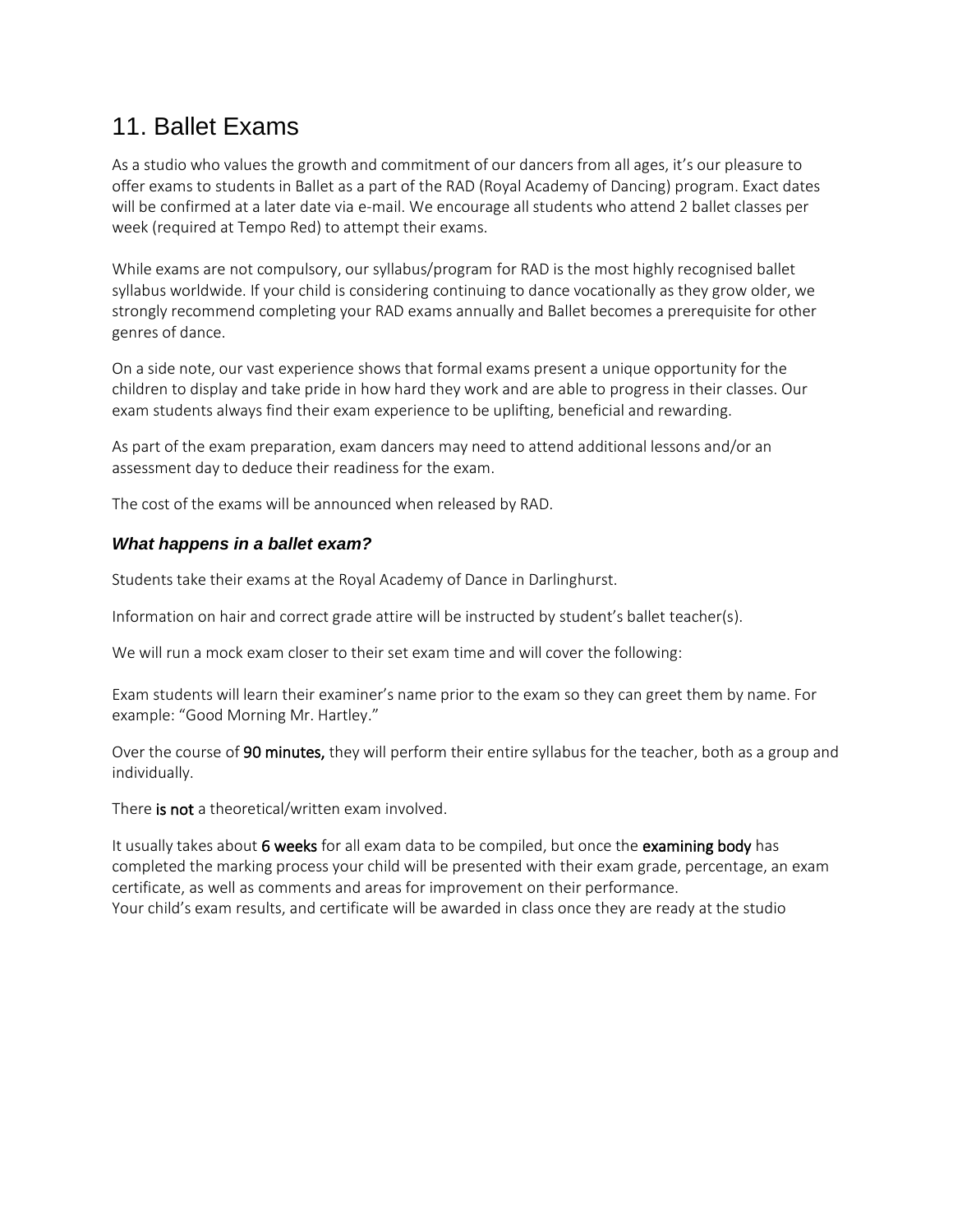# <span id="page-15-0"></span>12. Uniform

At Tempo Red Academy we believe that wearing studio uniforms give students a sense of belonging to our family as well as creating an identity for our studio in the greater community. Our uniforms also:

- Encourage discipline
- Help students resist peer pressure to buy stylish clothes for class
- Help identify non-students in the studio
- Diminish economic and social barriers between students
- Increase a sense of belonging and school pride
- Improve attendance

Uniforms can be purchased year-round from the studio front desk. Please ask our friendly staff about prices, and any questions you may have about sizing or uniform requirements.

# Please ensure all parts of your child's uniform are clearly labelled - individual shoes, socks, tops ...you'll be amazed at the amount of lost property we generate!

Further style-specific uniform and footwear requirements are as follows:

Ballet - For class, ballet students must have pink ballet shoes, with elastic. However, for concerts and exams, other styles of ballet shoes with ribbons may be required. Your ballet teacher will let you know what is required. You will also need pink ballet stockings.

For all other classes - Students may wear any combination of shirts, shorts, or tights from our uniform shop.

# Footwear:

- Contemporary foot thongs or bare feet
- Tap Tap shoes
- Hip-hop students wear sandshoes
- Acrobatics no footwear
- Lyrical half-ballet shoe
- All other classes jazz shoes

\*\* Please note all students are always to have hair tied up , and ballet students are required to wear a neat bun to all ballet classes.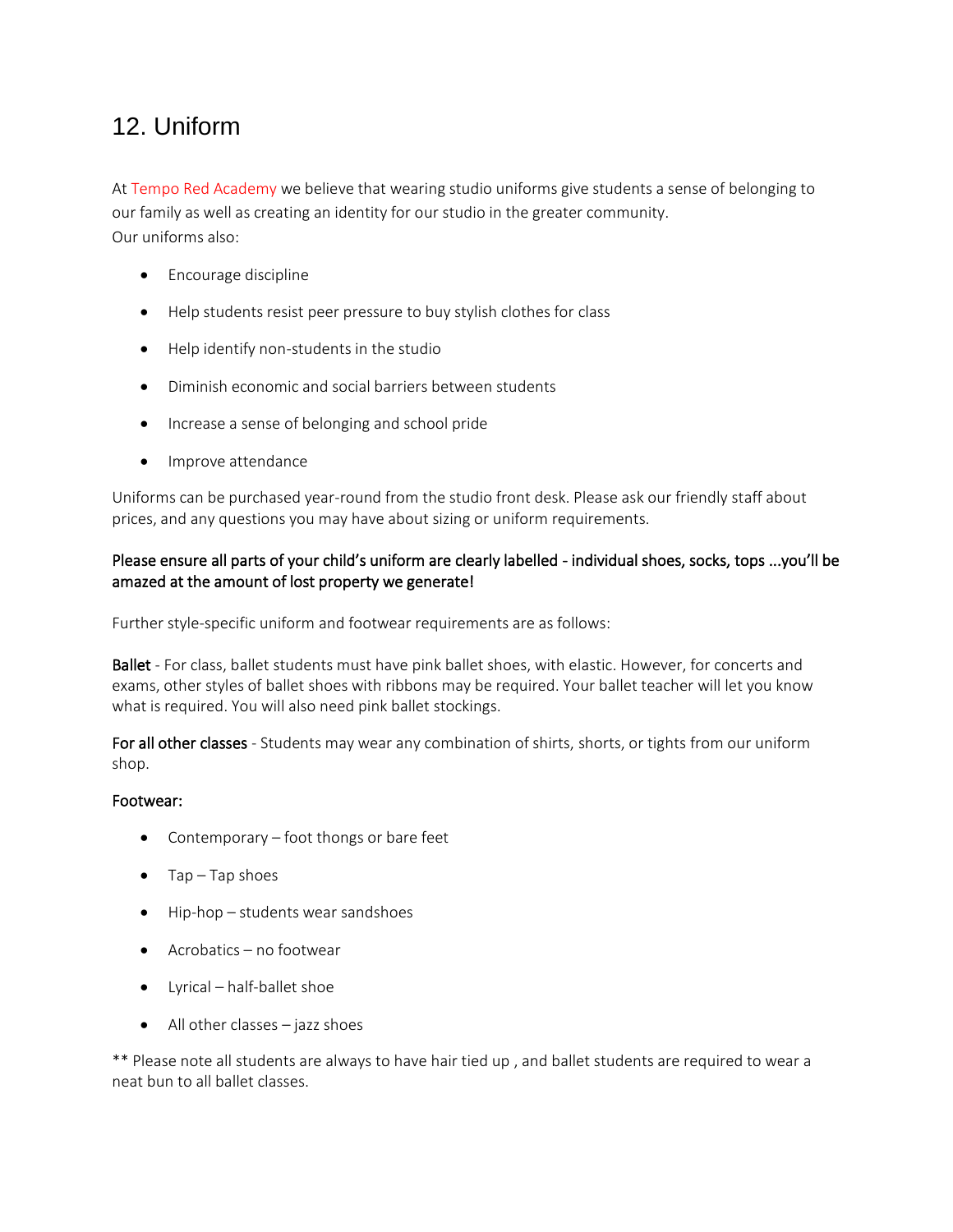# <span id="page-16-0"></span>13. Fee Structure and Policies

Please find below the fee structure for 2022.

Feel free to contact our office staff if you have any fee-related queries.

We offer great discounted rates for students doing 2 or more classes at Tempo Red Academy.

Please note these discounts are only available when fees are paid in the first week of term.

Any NEW class enrolments added throughout the term after the discounted fees have been paid will be charged at the normal rate per element.

Upfront Payment – you will receive your term invoice prior to the commencement of the term, and you have until your child's first class for the term to pay these fees in full.

Payment options include EFTPOS, online payment via credit card or Internet Bank Transfer.

### Tempo Red Academy – Commonwealth Bank BSB: 062 251 Account Number: 1013 6360

### OVERDUE FEES

Overdue fees will accrue a late fee of \$ 20 and If fees remain unpaid in week 4 another fee of \$20 will be incurred and the student will not be permitted to participate in their lessons until fees are settled.

*Please note:* All students are invoiced based on a 10-week term, so your invoice will be the same each term unless you change classes. Fees are non-refundable for change of mind and full-term fees apply even if classes are missed.

### CONFIRMATION EMAIL PRE-CONCERT PREPARATION

In Term 2 we ask parents and students to confirm classes before term 3 and term 4 due to our end of year concert and the purchasing of costumes for all dance routines. If you fail to confirm or change your mind after this email and due date in confirming any changes then you will be invoiced for the outstanding term fees and costuming.

Refunds will not be issued for missed classes due to cancellation or public holiday – however we do offer the chance for students to do make-up classes in another style (regular students) or the same class in another time slot (i.e./babyballet students).

For serious injuries, a doctor's certificate must be supplied to be considered.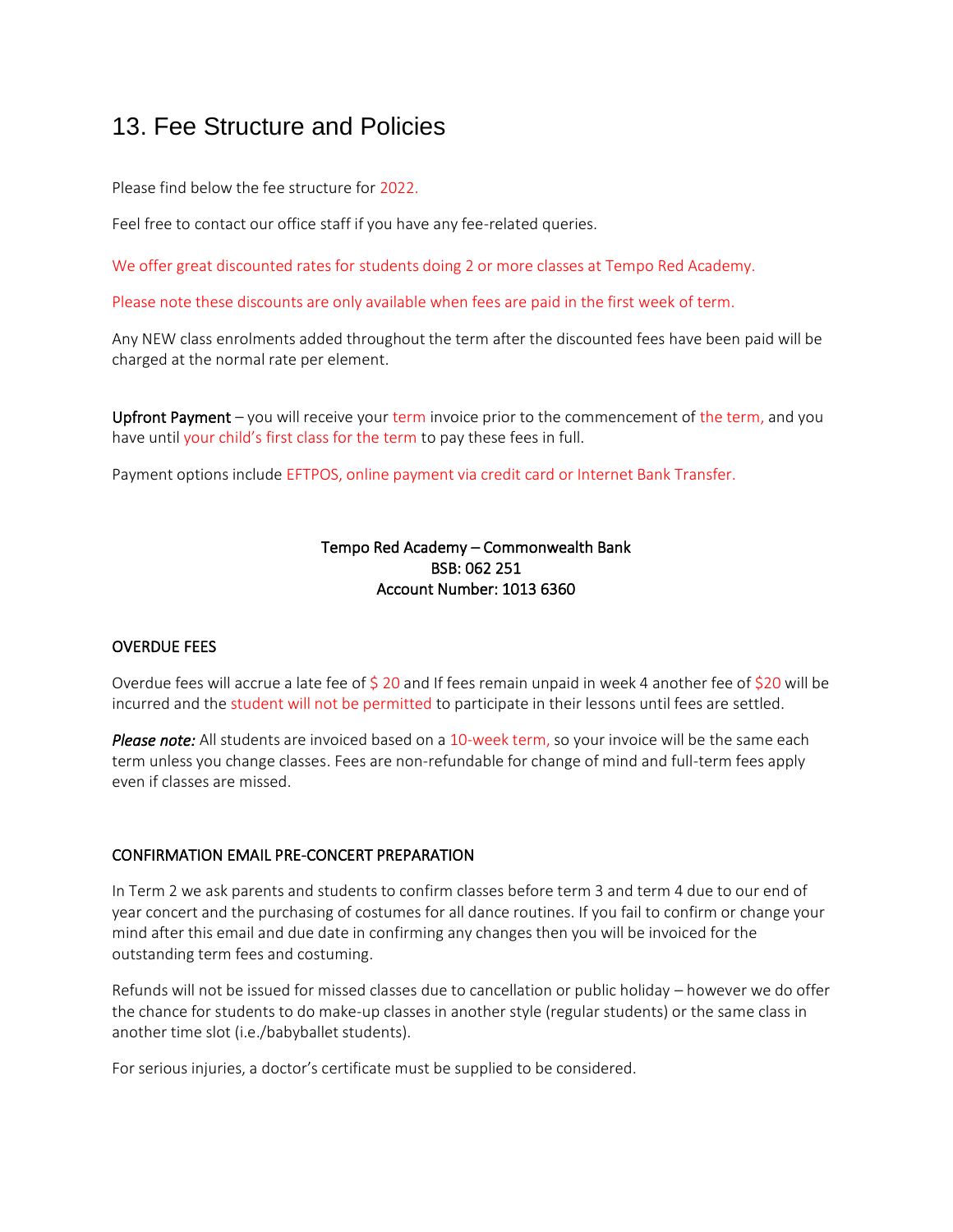# <span id="page-17-0"></span>TERM FEE SCHEDULE 2022 & DISCOUNTED RATES FOR GROUP CLASSES

| <b>NUMBER OF CLASSES</b>                                                                                                                                                                                                 | <b>PER</b>                 | PER TERM        |
|--------------------------------------------------------------------------------------------------------------------------------------------------------------------------------------------------------------------------|----------------------------|-----------------|
|                                                                                                                                                                                                                          | <b>WEEK</b>                |                 |
| 1 X CLASS PER WEEK                                                                                                                                                                                                       | \$19.50                    | \$195           |
| 2 X CLASSES PER WEEK                                                                                                                                                                                                     | \$37                       | \$370           |
| 3 X CLASSES PER WEEK                                                                                                                                                                                                     | \$51                       | \$510           |
| 4 X CLASSES PER WEEK                                                                                                                                                                                                     | \$60                       | \$600           |
| 5 X CLASSES PER WEEK                                                                                                                                                                                                     | \$67                       | \$670           |
| <b>6 X CLASSES PER WEEK</b>                                                                                                                                                                                              | \$71                       | \$710           |
| 7 X CLASSES PER WEEK                                                                                                                                                                                                     | \$77                       | \$770           |
| 8+ UNLIMITED CLASSES PER WEEK                                                                                                                                                                                            | \$82                       | \$820           |
| * Classes below are NOT part of the discounted fee schedule above.                                                                                                                                                       |                            |                 |
| 2. FEE SCHEDULE FOR BABYBALLET, LITTLE MONKEYS, DANCE CIRQUE, ADULT<br><b>CLASSES &amp; YOUTH COMPANY PROGRAM.</b>                                                                                                       | <b>PER</b><br><b>CLASS</b> | <b>PER TERM</b> |
| <b>BABYBALLET<sup>®</sup></b> TOTS CLASS (6 MONTHS TO 18 MONTHS)                                                                                                                                                         | \$14                       | \$140           |
| <b>BABYBALLET<sup>®</sup></b> TINIES CLASS (18 MONTHS TO 3 YEARS)                                                                                                                                                        | \$16                       | \$160           |
| <b>BABYBALLET<sup>®</sup></b> MOVERS & TAP CLASS (3 YEARS TO 4 YEARS)                                                                                                                                                    | \$16                       | \$160           |
| LITTLE MONKEYS CIRCUS PROGRAM (2 YEARS TO 5 YEARS)<br>Includes learning skills on our Circus apparatus the Lyra & Silks                                                                                                  | \$28                       | \$280           |
| <b>DANCE CIRQUE (5+ YEARS)</b><br>Circus Program, includes learning skills on the Silks & Lyra Circus apparatus                                                                                                          | \$28                       | \$280           |
| <b>ADULT SILK &amp; LYRA CLASSES (18+ YEARS)</b><br>Circus Program for adults building strength & flexibility whist learning skills on<br>the circus apparatus.                                                          | \$28                       | \$280           |
| *ADULT DANCE CLASSES                                                                                                                                                                                                     | Casual<br>\$25             | Term<br>\$200   |
| *YOUTH COMPANY PROGRAM<br>(SMALL GROUPS EXTENTION PERFORMANCE PROGRAM)<br>8/U 10/U 12/U 14/U & 16/U<br>By Audition or Invitation Only in WK 1 & WK 2 of TERM 1<br>Email us for more information or interest to audition. | \$30                       | \$300           |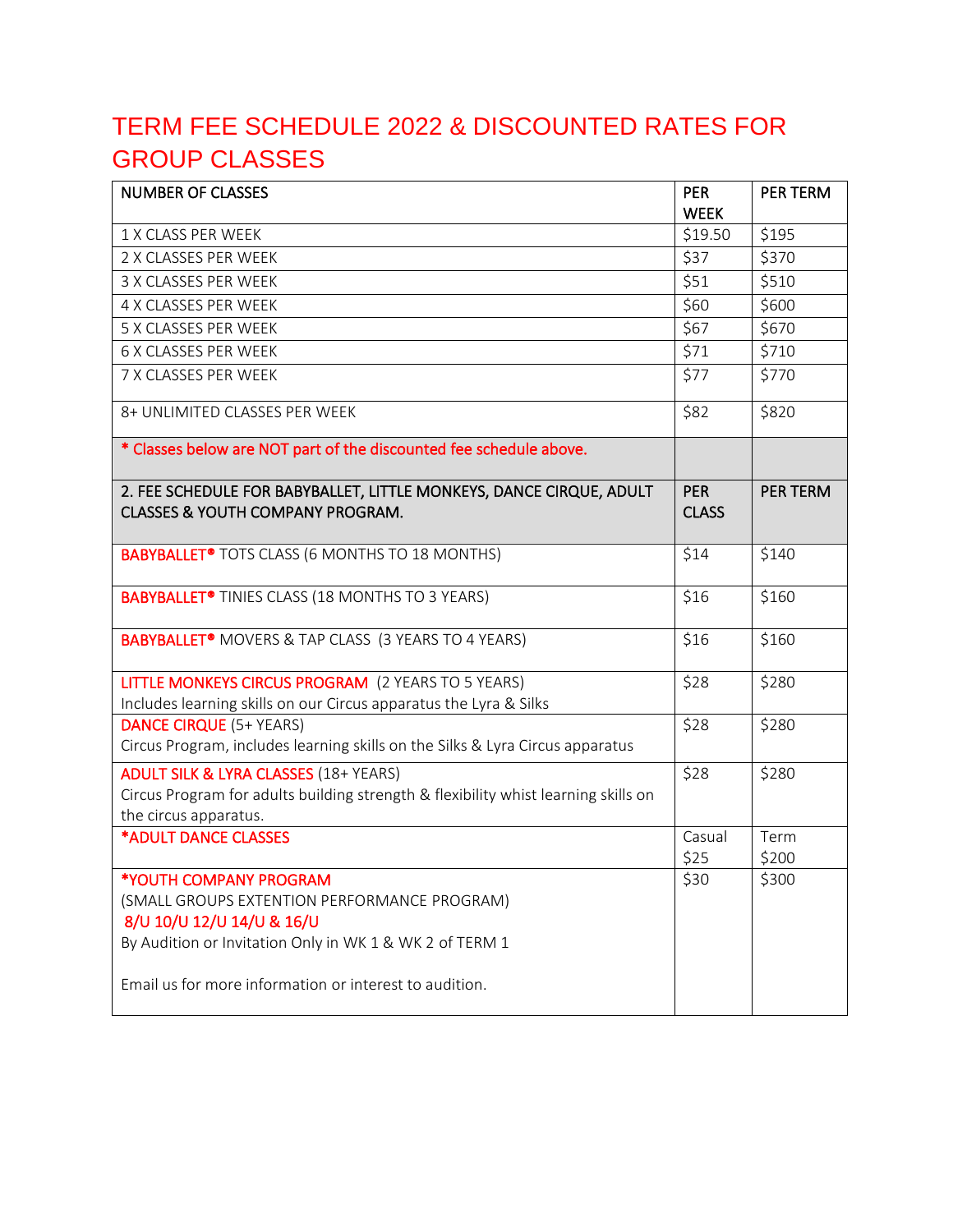# PRIVATE LESSONS

| <b>PRIVATE LESSON FEES:</b><br>FOR DANCE, DRAMA OR SINGING<br>11 HOUR PRIVATE SOLO LESSON WITH INSTRUCTOR:<br>(\$80 PER HOUR PER STUDENT)                                            | \$80 |
|--------------------------------------------------------------------------------------------------------------------------------------------------------------------------------------|------|
| 1/2 HOUR PRIVATE SOLO LESSON WITH INSTRUCTOR:<br>(\$50 PER 1⁄2 HOUR PER STUDENT)                                                                                                     | \$50 |
| <b>PLEASE NOTE: TERM FEES ARE INVOICED BY TEMPO RED</b><br>ACCOUNTS.<br>ALL PRIVATE LESSONS ARE INVOICED DIRECTLY TO YOU<br>FROM YOUR PRIVATE INSTRUCTOR AND ARE PAYABLE TO<br>THEM. |      |
| 24HOURS NOTICE MUST BE GIVEN FOR CANCELLING A<br>PRIVATE LESSON OR YOU WILL BE CHARGED.                                                                                              |      |
| <b>STUDIO HIRE: AVAILABLE FOR INTERNAL OR EXTERNAL STUDENTS AND</b><br><b>BUSINESSES.</b><br>PLEASE ENQUIRE FOR COSTS AND AVAILABILITY VIA EMAIL:<br>INFO@TEMPORED.COM.AU            |      |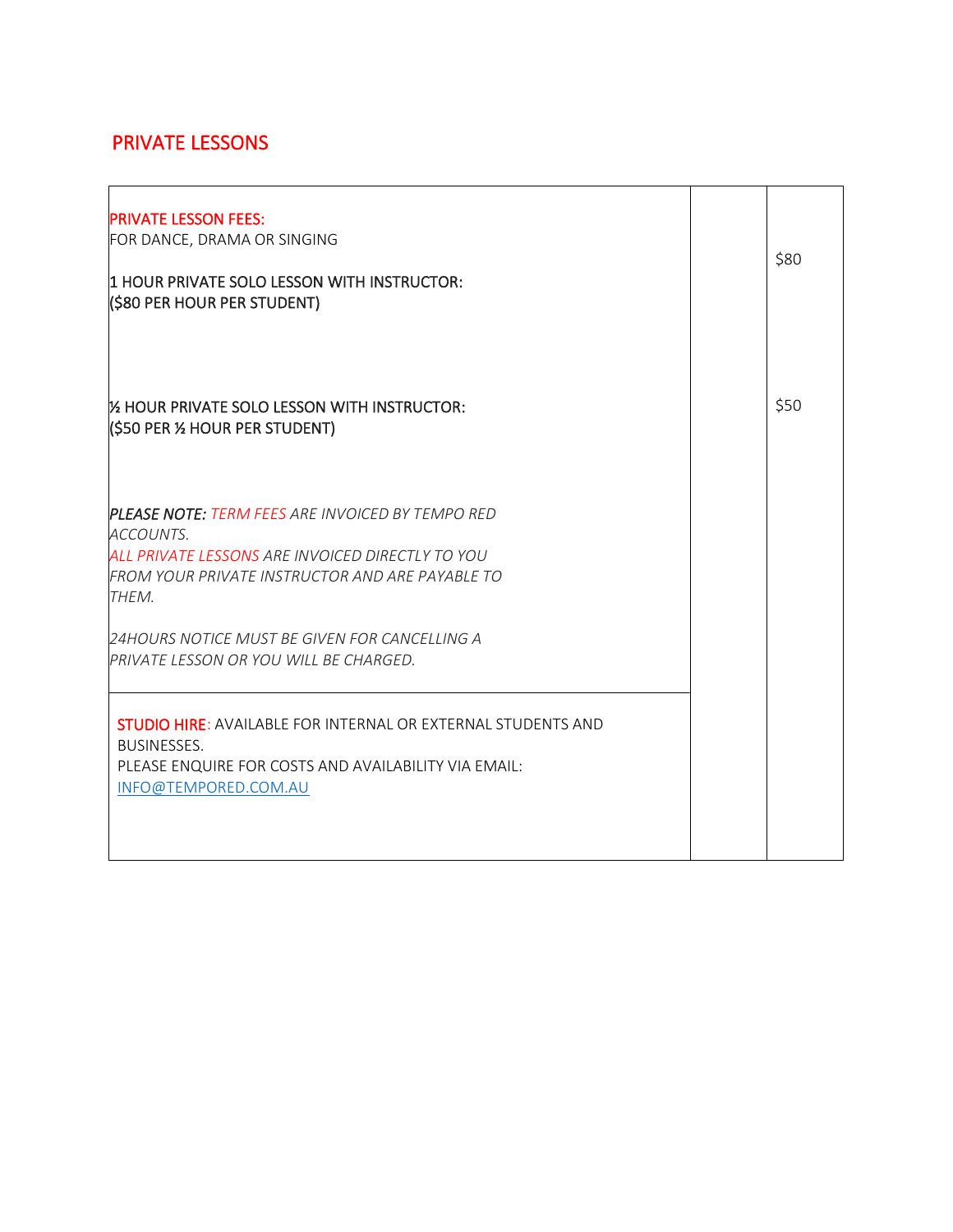### TEMPO RED POLICIES ON PRIVATE LESSONS

Private Dance/Drama/Singing Lessons: (for enrolled students available by appointment only) Please email [info@tempored.com.au](mailto:info@tempored.com.au) to book a private lesson.

\*All privates are to be paid in full before the start of each term.

### \*There are no refunds on Term fees or Private Term fees.

Private teachers will invoice you directly their \$80 per hour private lesson fee or \$50 per % hour private lesson fees for the number of weeks/ lessons for the term. (GST and Studio Hire is inclusive of the hourly rate )

### LESSON CANCELLATION POLICY:

- 1. Cancellation of a lesson must be made AT LEAST 24 hours prior to the scheduled lesson time in order to receive a make-up lesson *(for definition of a make-up lesson, please see below)*. This includes leaving messages on the answering machine or Email.
- 2. No shows or failure to notify the school/teacher within 24 hours is considered a forfeited lesson.
- 3. No more than 2 cancellations per set of 5 lessons.
- 4. If you know of dates ahead of time where you/your child cannot make a lesson, please notify the school when booking/paying for your lessons.
- 5. There are NO refunds on unused or cancelled lessons.
- 6. Credits CANNOT be transferred from teacher to teacher
- 7. Should you decide to stop taking lessons altogether, please give your teacher 2 lessons notice.
- 8. If the teacher is sick or away, your lesson will still run as a cover teacher will have been organised to take your private lesson. If a replacement teacher cannot be found, then your teacher will contact you to let you know and will reorganise a make -up lesson.

### MAKE UP LESSONS:

- 1. Any lessons cancelled at least 24 hours ahead of the scheduled lesson will receive a make -up lesson at a time convenient to both the teacher and the student. This makeup lesson will not be skipped over or added to the end of the set of term lessons.
- 2. Typically, make-up lessons take place at an alternate time/day within the week. In some cases, the make-up lesson will be added after/before the original lesson time, enabling the student to have an hour lesson.
- 3. Make-up lessons not used after 3 months will be considered forfeited
- 4. A make-up lesson can be booked with your teacher directly or with Tempo Red administration.
- 5. Should you decide to stop taking lessons altogether, please give your teacher 2 lessons notice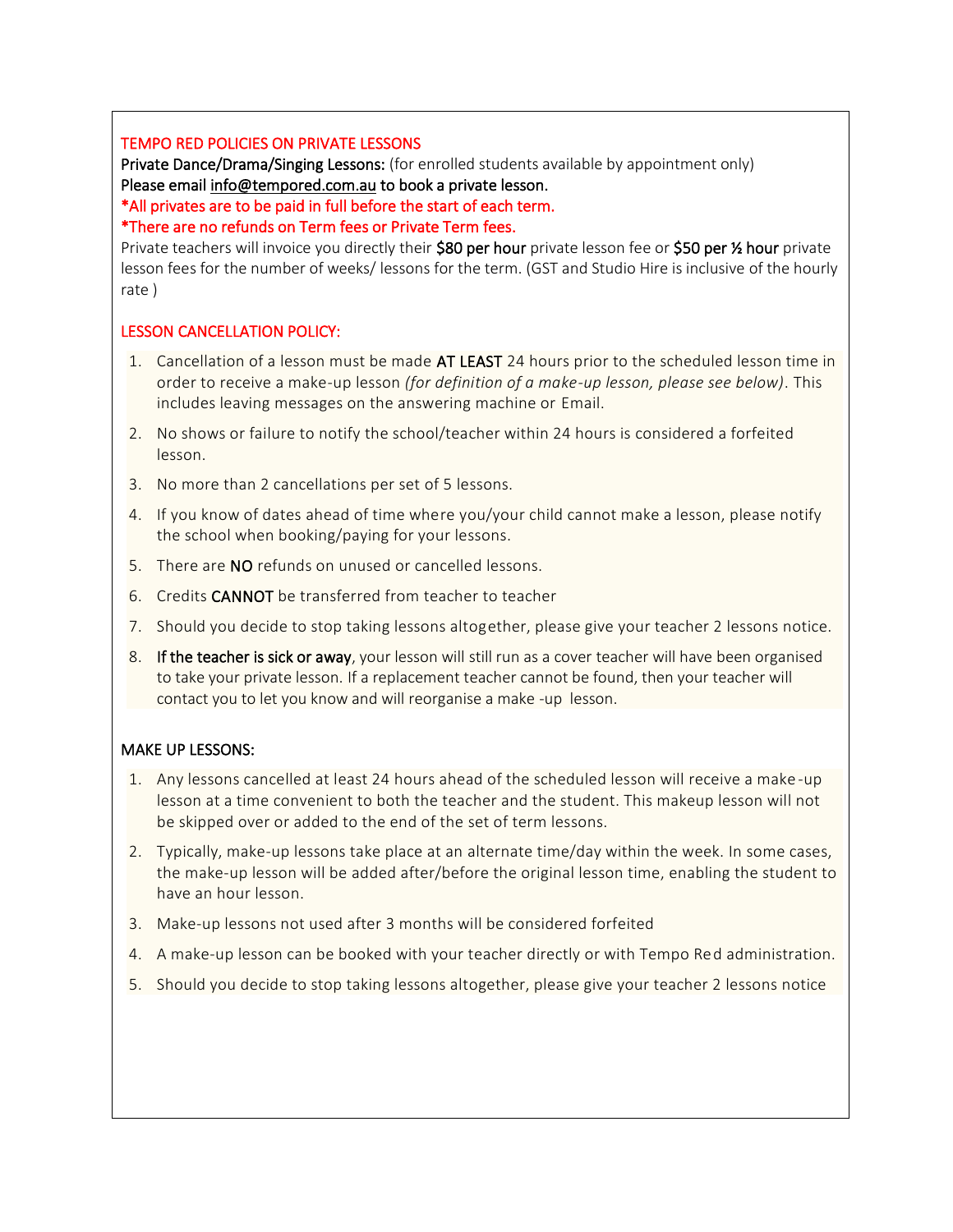# TEMPO RED & BABYBALLET FEE POLICY & CONCERT FEES

- Annual Administration Enrolment Fee \$25 per child ( only charged once per year)
- Concert Fee babyballet students is \$50 per child billed in Term 3 and Term 4.

(Includes their custom-made Costume & Accessories to keep, professionally edited Concert Video, babyballet Medal & Certificate)

• Concert Costume Hire Fee for all students enrolled in our afternoon classes and Pre-Primary Ballet Class on a Saturday.

| 2022 CONCERT & COSTUME HIRE FEES - END OF YEAR CONCERT (Sunday 27th November) |                        |                        |                        |  |
|-------------------------------------------------------------------------------|------------------------|------------------------|------------------------|--|
|                                                                               | 1 - 2 costumes bracket | 3 - 4 costumes bracket | 5+ costumes<br>bracket |  |
| 1 Costume                                                                     | \$60                   |                        |                        |  |
| 2 costumes                                                                    | \$120                  |                        |                        |  |
| 3 costumes                                                                    |                        | \$165                  |                        |  |
| 4 costumes                                                                    |                        | \$220                  |                        |  |
| 5 costumes                                                                    |                        |                        | \$250                  |  |
| 6 costumes                                                                    |                        |                        | \$300                  |  |
| 7 costumes                                                                    |                        |                        | \$350                  |  |
| 8 costumes                                                                    |                        |                        | \$400                  |  |

# See Table below:

# FEE POLICY

- All students are invoiced based on a 10-week term, so your invoice will be the same each term unless you change classes.
- Fees are non-refundable for change of mind and full-term fees apply even if classes are missed.
- In Term 2 we ask parents and students to confirm classes before Term 3 and Term 4 due to our end of year concert and the purchasing of costumes for all dance routines.
- If you fail to confirm or change your mind after this confirmation email within the due date, then you will be invoiced for the outstanding term fees and costuming.
- For serious injuries, a doctor's certificate must be supplied to be considered.
- Refunds will not be issued for missed classes due to cancellation o ra public holiday however we do offer the chance for students to do make-up classes in another style (regular students) or the same class in another time slot (babyballet students).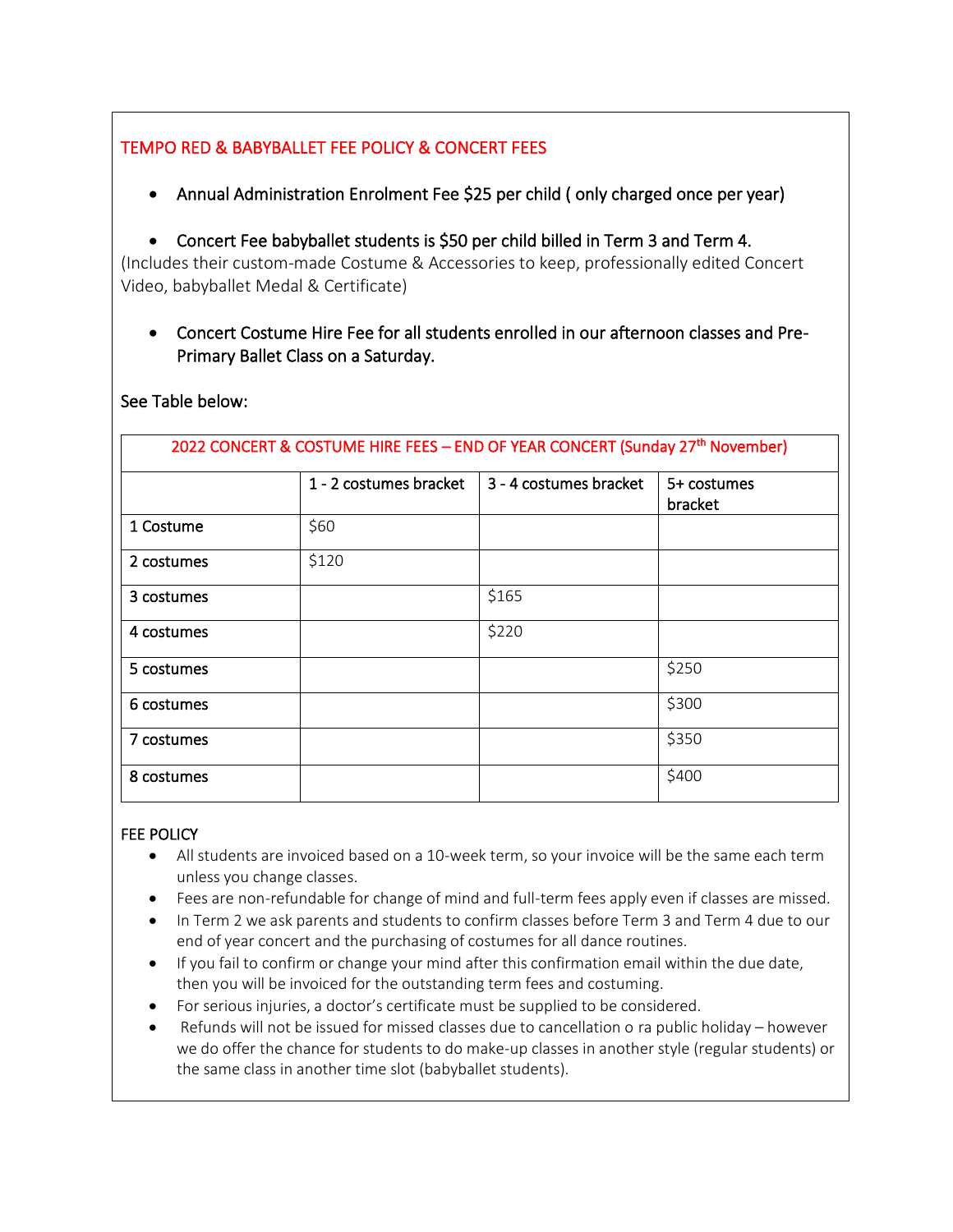# AUTO PAY TERM 2

### PAYMENT METHOD CHANGE IN TERM 2

Please Note: Our payment method for Tuition Fees will be moving to AUTO PAY in TERM 2 2022. See Below how to set up before Term 2.

### Term Invoices for Group Classes and Private Lesson Invoices

### Group Classes

All Term invoices for group classes are invoiced by Tempo Red Accounts via our dance studio management system.

### Private Lessons

All private lessons are invoiced directly to you from your private instructor. The private instructor will invoice you the hourly or ½ hour rate for your term of private lessons agreed upon. For example, if you are doing a 1/2-hour private lesson at \$50 x 10 weeks, they will invoice you for \$500 (this cost is inclusive of the studio hire)

### Discounted Rates

Discounted rates for 2 or more enrolled classes per term only apply if fees are paid by the first week of term.

\*Eisteddfod fees, eisteddfod entry costs, costume fees, ballet exam fees, Musicals (Show Fee) and extra rehearsal fees are not included in term fees they will be billed separately.

# Casual Rates charged

Child casual rate \$20 per class when enrolling after week 5 of a Term. Adult Trial/Casual class rate \$25 per class (Term rate \$20 per class)

# FREE TRIALS & PAID TRIALS:

ALL TRIALS MUST BE BOOKED IN AND CONFIRMED via email at [info@tempored.com.au](mailto:info@tempored.com.au) as class numbers are restricted to keep in line with our Covid Safety rules.

Free trials and our 1-week Trial pass is available for new students in the first two weeks of each term.

Paid Trials \$10 per class are available at other times.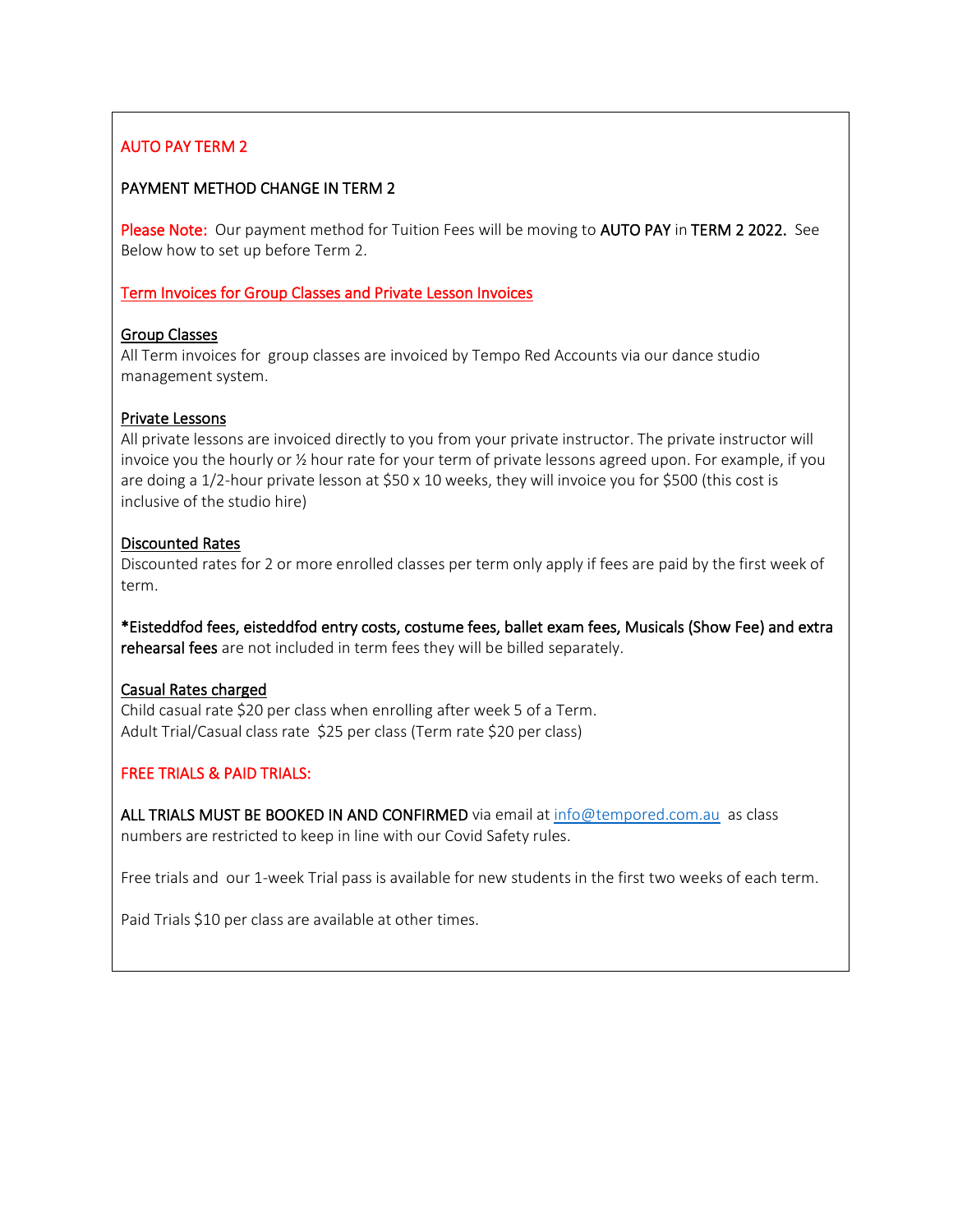# HOW TO ENROL & PAY FEES with AUTO -PAY :

 $\overline{a}$ 

 $\overline{a}$ 

First, you will need to open the parent portal here.

You will need to search for yourself in the system.

When the system doesn't find your details (this will apply for new students) you can then go ahead and make an account for yourself and for your dancer.

Important note: Please register a different person to yourself as an emergency contact. We will always call the primary parent first. However, we do require an additional person to

be listed in the unlikely case of not being able to reach you.

Once you have set up your parent and student profile, you will find there is an icon

### 'Auto-pay' on your homepage of your parent portal login.

You can click on this, and you will need to register in this before being able to register for classes.

After Auto-pay has been completed you can go ahead and select your class / classes.

Now you can click the green button that says, 'Finish registration now' and follow the prompts to pay with the card the first time.

### Auto-pay will run on the last Friday of each term to pre-pay your next term with us.

If you ever want to add, swap, or take a pause on classes, you'll just need to let us know before that date to ensure your fees do not run.

Once your payment has gone through your place is now secured and welcome you to our Dance Family.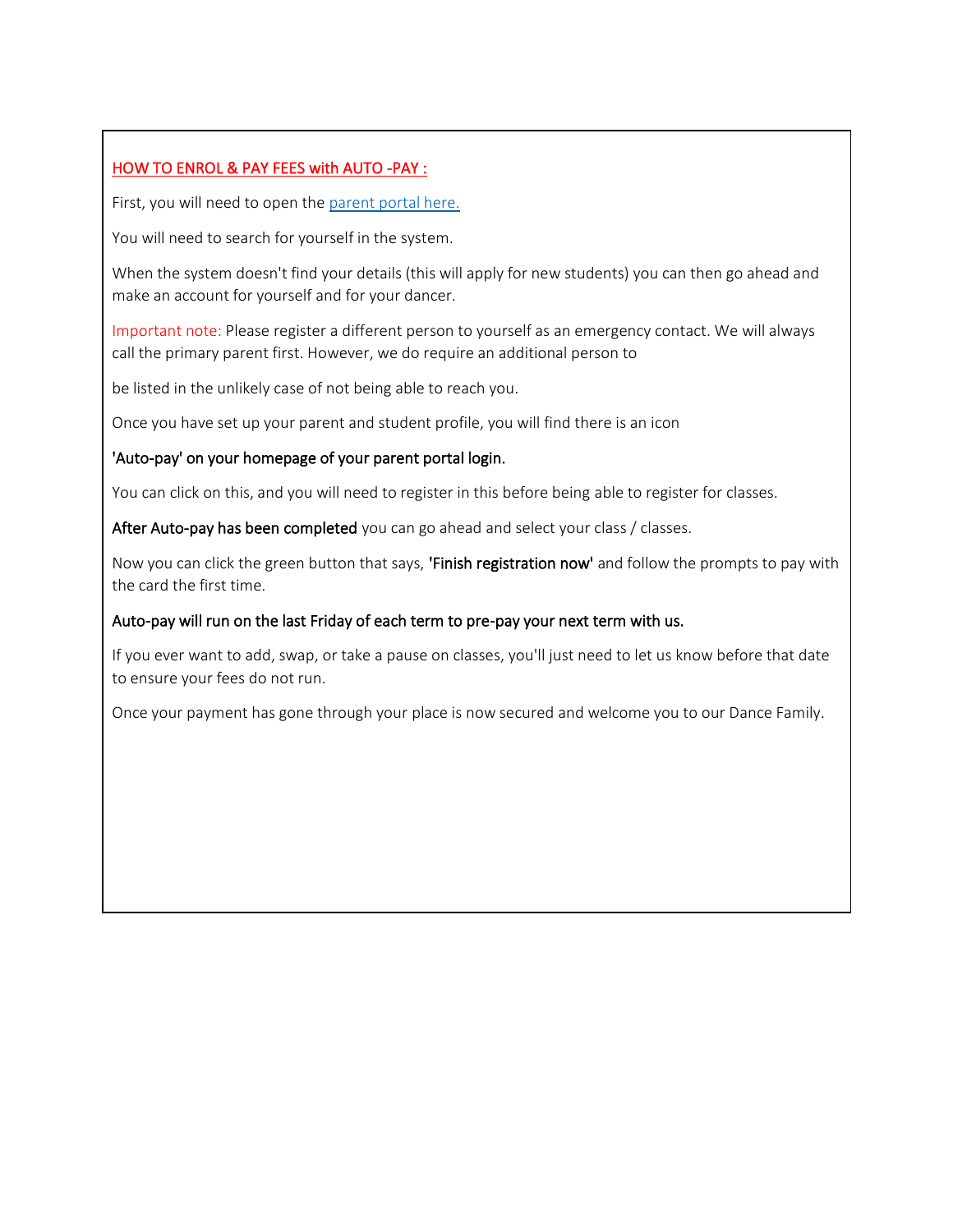# <span id="page-23-0"></span>14. Attendance

Your child's attendance in class is very important to their peers and our teaching staff. As a member of the team, it is a commitment for you to ensure your child attends their classes on time each week and attends all lessons planned for them. Not only do absences impact the routines we create, it also impacts the social and confidence-building principles we work hard to foster in each age group.

If you know ahead of time that your child will be absent due to holidays/vacations, commitments or school trips, please let us know ahead of time so the class impact is minimal. If your child is too unwell to attend class, we ask that you inform our admin team as soon as you can so they can let the teachers know and preparations can be made to catch up on any missed work.

# <span id="page-23-1"></span>15. Social Media

Tempo Red Academy's Social Media Policy refers to all social networking sites, video/photo sharing sites, blogs, micro-blogs, wikis, podcasts, forums, instant messaging and geo-spatial tagging (for example, Facebook check-ins). Please see below for our regulations regarding Social Media and feel free to contact our office staff if you have any questions.

- Please remember that your anonymity on Social Media is never guaranteed and to exercise particular caution when posts, images or videos identify children in your care.

- Remain mindful that your behaviour on Social Media remains in keeping with Tempo Red Academy's code of conduct as outlined in chapter 6 of this handbook.

- Any comments or posts perceived to be obscene, defamatory, threatening, harassing, discriminatory or hateful towards Tempo Red Academy staff, students or families may subject the owner to disciplinary or legal action.

- Should you wish to engage on Social Media while identifying as a studio employee or studio patron, you may only do so with integrity, respect, and adhere to privacy and confidentiality policy.

- Any content revealing or referring to sensitive studio information is not allowed to be shared online.

- Intellectual property laws (for example, costume design and choreography) must be observed by all studio patrons when posting online.

- While affiliated with our studio, (for example, images of your child in Tempo Red Academy uniform) we will not tolerate any posts that are racially, sexually, physically or religiously offensive.

- We have an open-door policy and encourage all communication, complaints and feedback about Tempo Red Academy to be communicated to the principal directly, and not over social media sites.